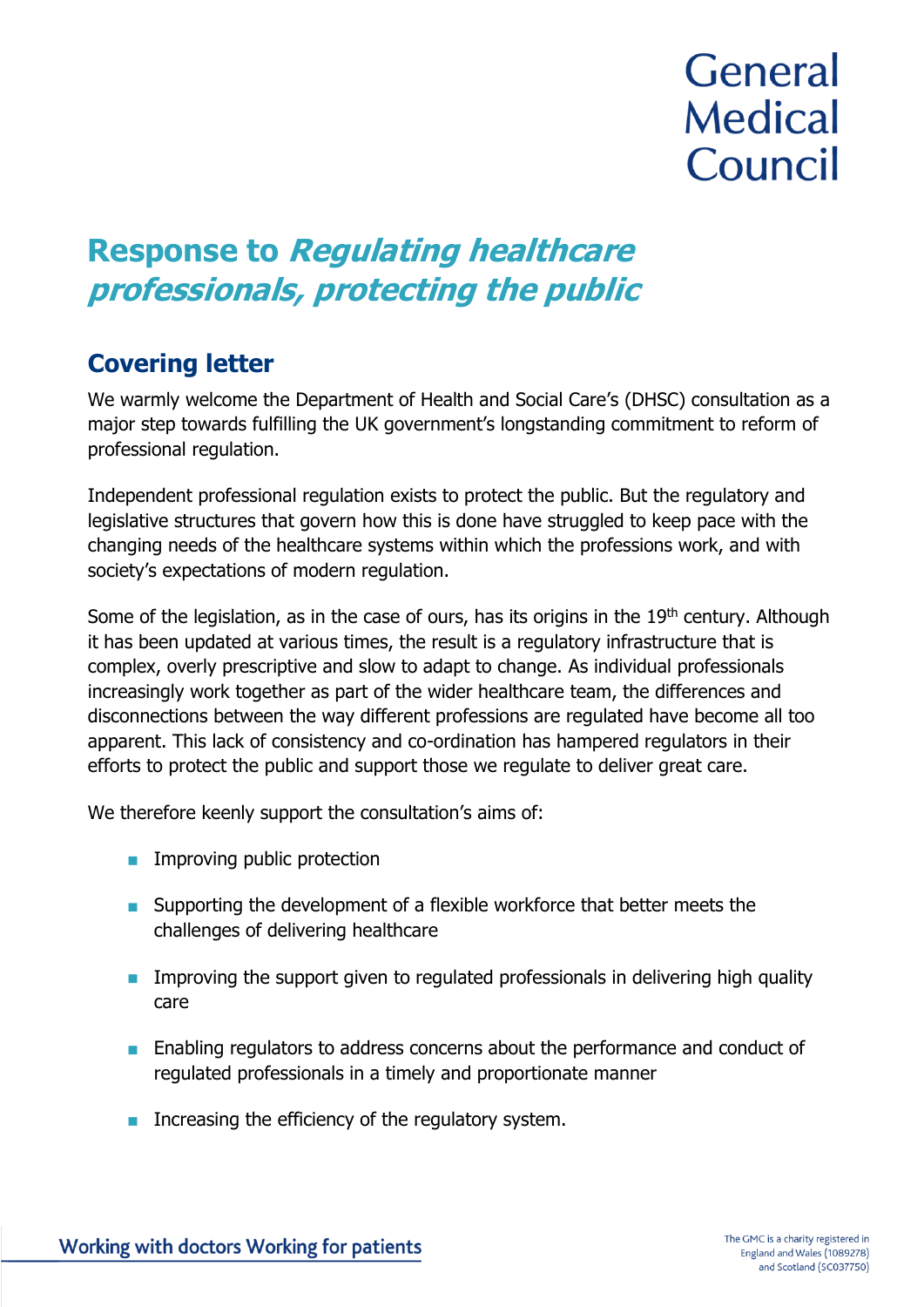The proposed changes will help to modernise and improve professional regulation. They'll provide a more flexible and proportionate framework for addressing persistent regulatory problems. And they'll deliver tangible benefits for patients, registrants, employers and providers, educators and trainers. Above all, reform will strengthen public protection.

Inevitably, given the breadth of the consultation, there are some proposals which need further explanation, to help us better understand what they're seeking to deliver, and the means through which they might do so. We've summarised these below. More detail on each are set out in our answers to the individual questions. We would welcome further discussions with DHSC on these.

### Regulatory independence

Regulators will need operational autonomy and flexibility to deliver the reforms. But we agree that these must be coupled with proper accountability.

That accountability is evident in the proposals including:

- a requirement for transparency and proportionality in all that we do
- $\blacksquare$  in the make-up of our Councils unitary boards, as they will become
- a duty to report on our work to each of the devolved administrations and the UK Parliament.

You can find more information on our response to these in our answers to questions two, three, four and 11.

All of this we welcome. However, while previous proposals<sup>\*</sup> have always emphasised that independence from government is a fundamental principle of regulation, this consultation is silent on the issue. Independence is key to the trust and confidence that the public and professions have in regulation. We believe that in a system of healthcare dominated by the UK's national health systems – four separate state funded providers – it's vital that regulators are able to operate independently of government and all other stakeholders. Instead we must work to balance the legitimate interests of different stakeholders in accordance with our statutory objectives as laid down by the UK Parliament.

We ask that, in its response to the outcome of this consultation, the Government gives an explicit commitment to maintaining the principle of regulatory independence when drafting the legislation underpinning the reforms.

Balancing consistency with public protection

<sup>\*</sup> [Enabling Excellence paras 3.13 and 6.5]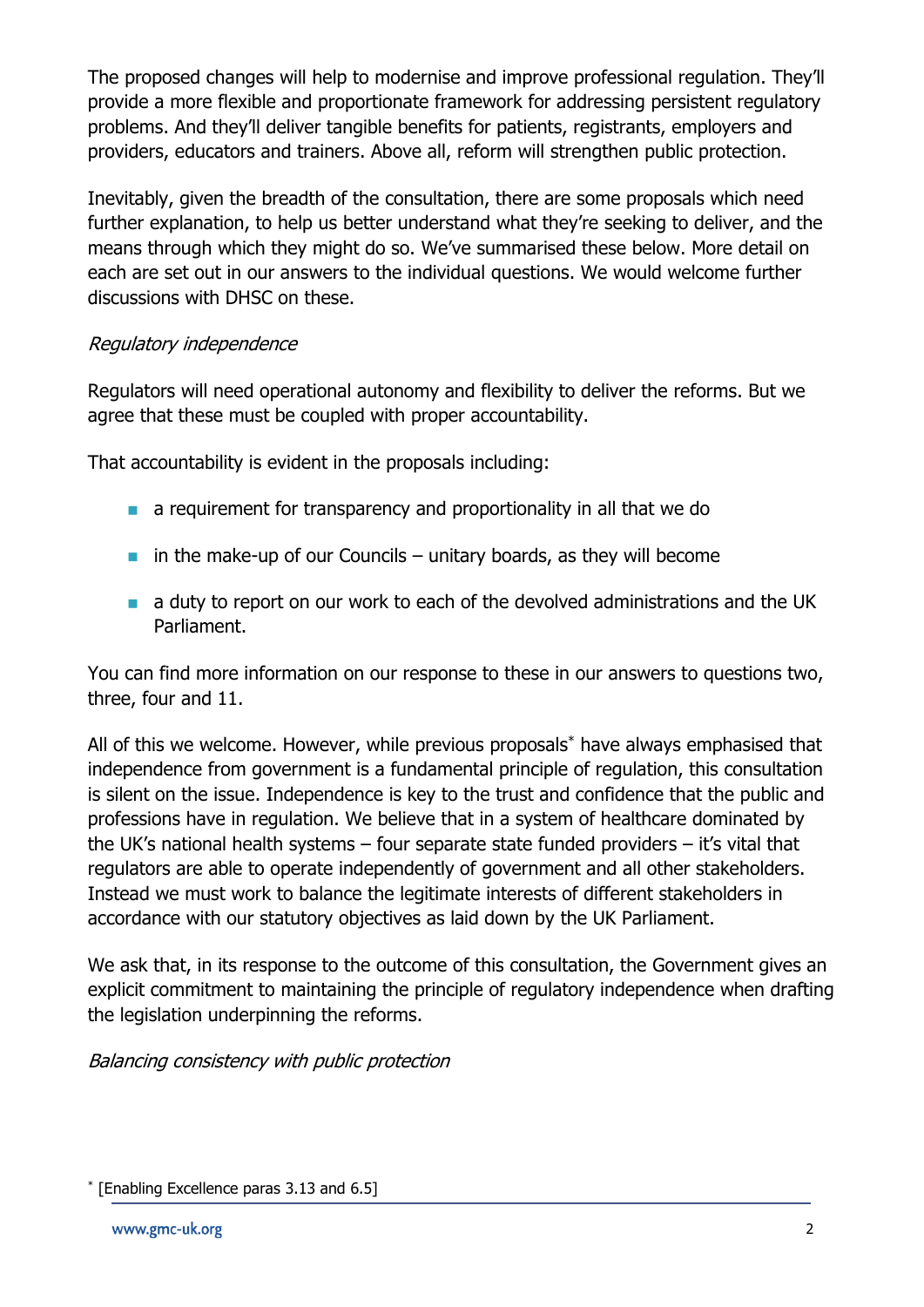One of the main aims of the reforms is to introduce consistency across regulation. While we support this intention, this cannot be to the detriment of public protection. We are concerned that some of the proposals may risk undermining this in several areas.

For example, we believe that consolidating the grounds for action in fitness to practise cases to just two categories - misconduct and lack of competence - may lead to unforeseen consequences. In particular, it risks undermining our ability to protect the public where a health condition or lack of knowledge of English poses a risk to a doctor's ability to practise safely, but where harm has not yet occurred.

Similarly, we're concerned that the proposals omit an existing provision in the Medical Act (1983) which gives the Registrar ultimate discretion to grant registration, only if they think 'fit so to direct'. Although used in less than 1% of relevant applications, this has provided an additional check to ensure all public protection considerations are taken into account before registration is granted.

For example, it was used in a case where a doctor, who had been out of medical practice for many years, met the basic criteria for registration by passing the Professional and Linguistic Assessment Board (PLAB) test, after multiple previous failures. In that instance, the Registrar's discretion not to grant registration was a necessary exercise of caution in the public interest. The same discretionary power can also be used in an applicant's favour. As the reforms seek to give regulators more operational flexibility and discretion, we'd be concerned if existing discretions were removed.

We also believe that registration criteria must include a requirement for regulators to be satisfied of any applicant's fitness to practise, before they're registered. Our answer to question 34 sets out our full views on the importance of retaining the 'fit so to direct' principle.

Furthermore, in a number of areas, there are specific issues that are unique to medical practice or our registration of it which may require a more tailored regulatory approach to ensure public protection (and may therefore require a different approach to that taken by other regulators). For example, the way that we approve postgraduate medical education and training is specific to us. Our response to question 18 sets out why this needs to be maintained in the new framework. We look forward to further discussions with the DHSC on this, and related issues, in due course.

### Focusing on what works

We welcome the proposed new regulatory powers and duties set out in the DHSC's consultation. However, we caution against making any unnecessary changes where the status quo has already proven to be effective and working as intended.

For example, we have existing powers to deal with doctors who refuse to cooperate during a fitness to practise investigation. Between 2016 and 2020 we made 31 noncompliance orders. Without this power, we may not have been able to put in place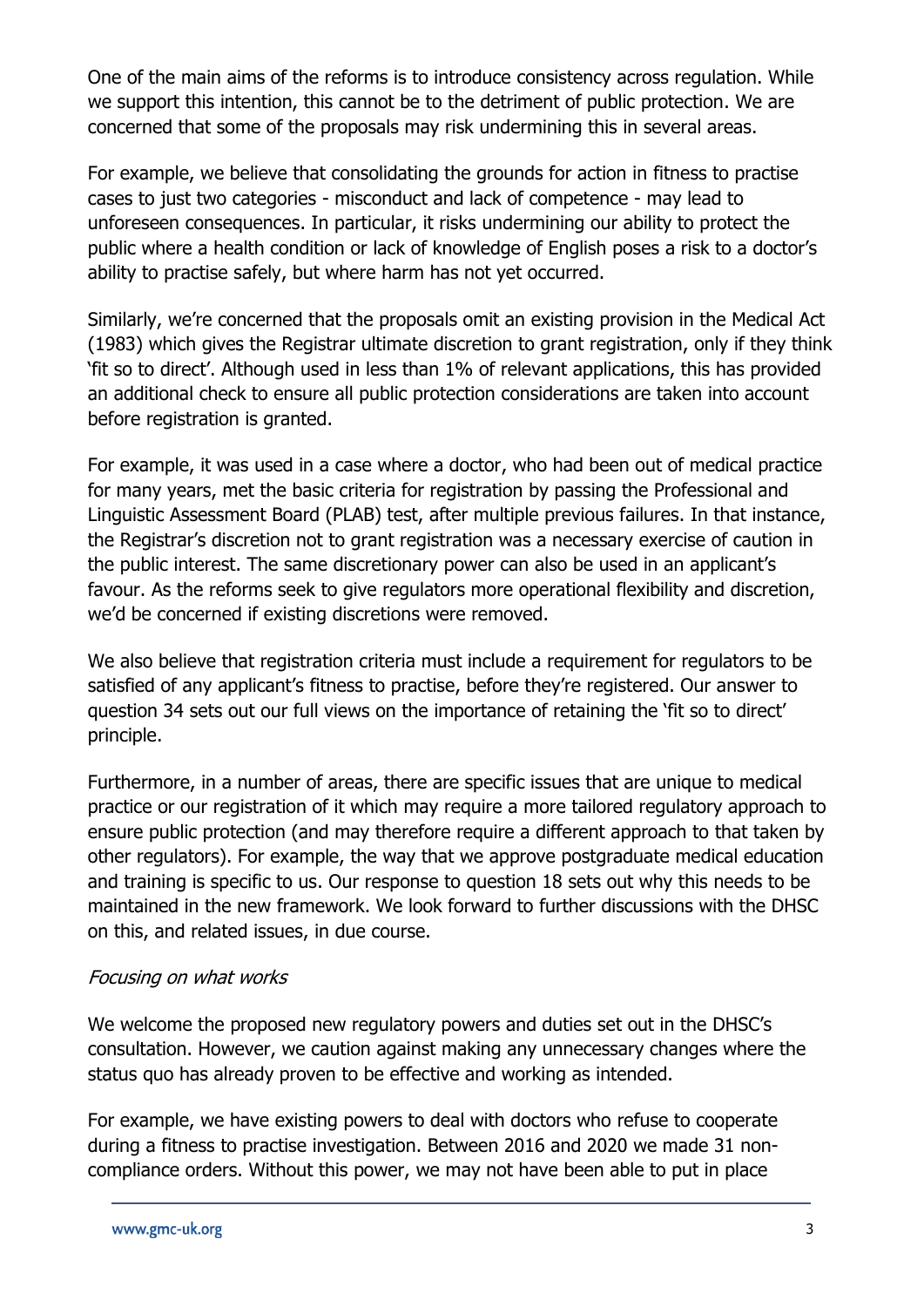measures to protect the public, and patients could have been at risk. The current legal certainty provided by our non-compliance powers mustn't be jeopardised.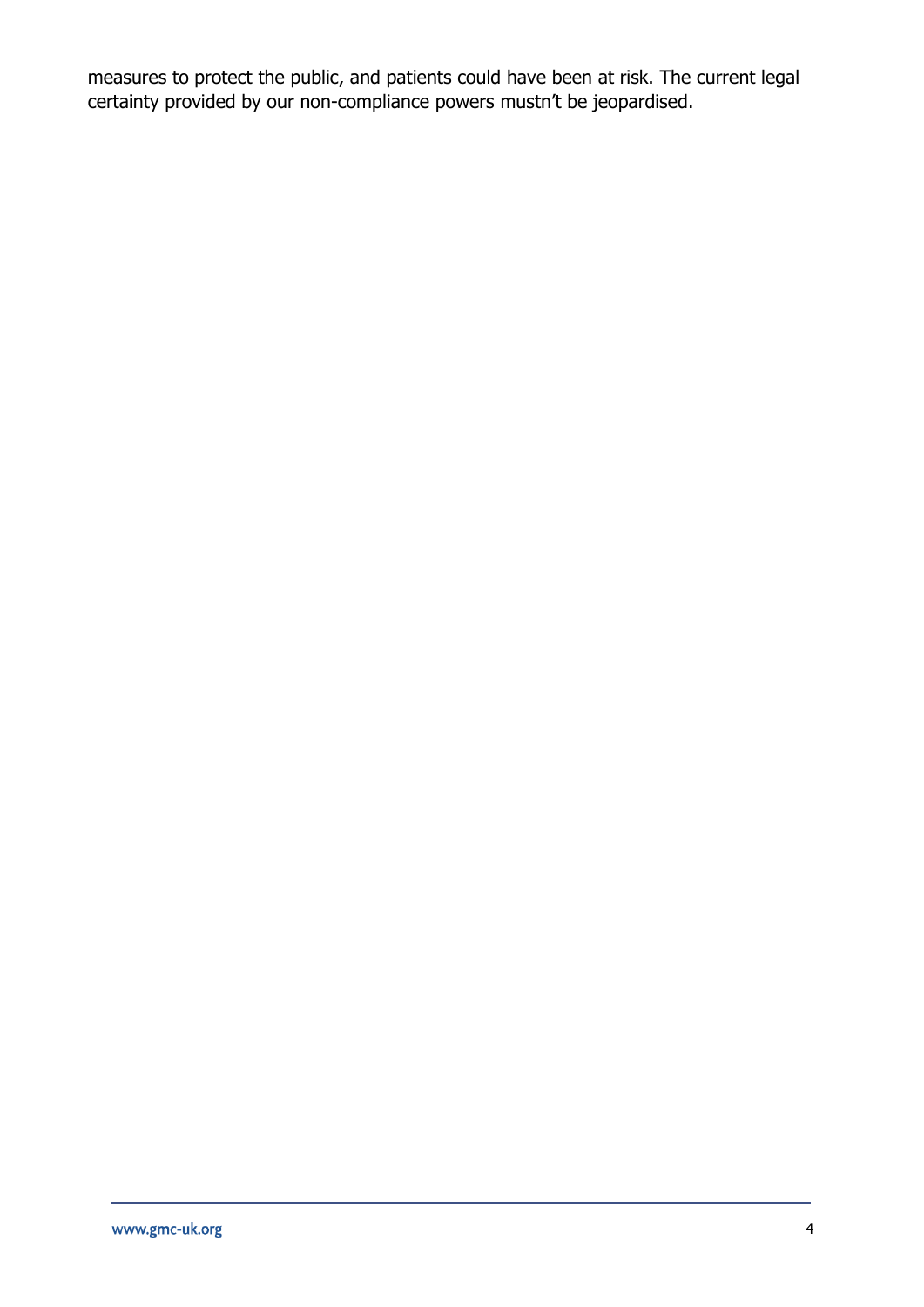**Annex**

### **Governance and Operating Framework**

**1. Do you agree or disagree that regulators should be under a duty to cooperate with the organisations set out above? Please give a reason for your answer.** 

We agree.

As we set out in our [corporate strategy for 2021-25,](https://www.gmc-uk.org/about/how-we-work/corporate-strategy-plans-and-impact/corporate-strategy) we agree that close partnership working is essential for improving working environments and cultures, making them supportive, inclusive and fair for all healthcare professionals.

However, we believe that the duty could go further by promoting and facilitating engagement with non-health related bodies and organisations where this is required to meet our statutory objectives. For example, engaging with the police and independent public reviews and inquiries into care failings. In addition, while we welcome the expectation that we co-operate with others, this can only be effective if there is an equivalent duty on other agencies to co-operate with us.

### **2. Do you agree or disagree that regulators should have an objective to be transparent when carrying out their functions and these related duties? Please give a reason for your answer.**

We agree.

We appreciate that the proposals are designed to give regulators more flexibility over our own processes, and to make it easier for us to alter them in response to changes in the UK healthcare systems. We also recognise that increased autonomy and flexibility must be accompanied by greater transparency and accountability, to ensure that we use our new powers appropriately.

While [transparency is already one of our core organisational values,](https://www.gmc-uk.org/about/how-we-work/our-values) these reforms will create a new objective for regulators to be transparent when carrying out their role. This will strengthen existing requirements for transparency in all areas of our work.

We broadly support this proposal and the exceptions to when this objective can't be met – recognising that our legal obligations to individuals may require us to withhold information or conduct hearings in private. For example, where information relates to a registrant's health.

We also support the duty to consult on changes to rules and standards, where it's meaningful to do so. However, we believe that each regulator should be able to determine when it's meaningful to consult, and who should be consulted. Providing this discretion will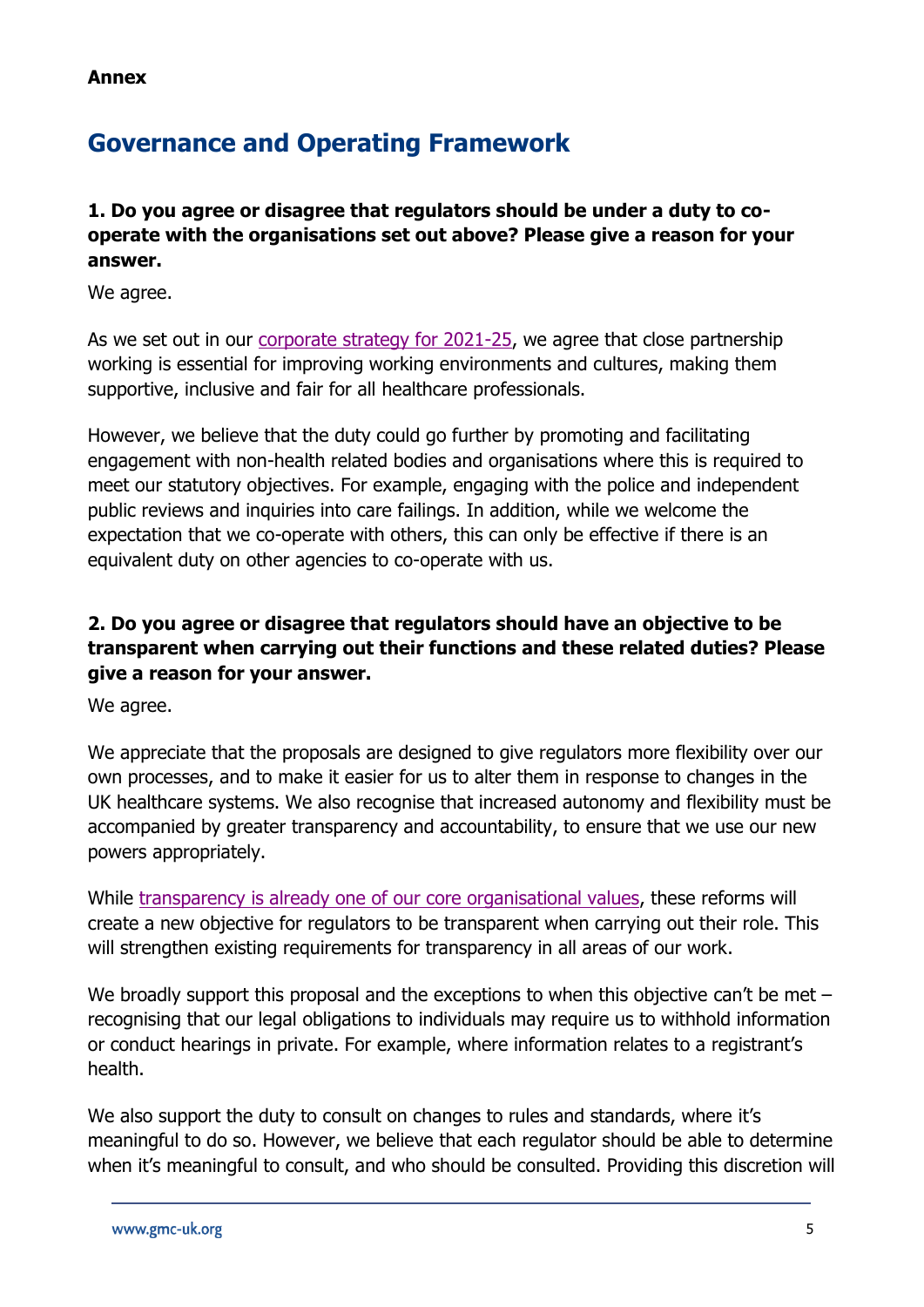enable us to make small changes to our rules and standards in a more proportionate and efficient way. In turn this means that we won't burden our stakeholders by asking them to respond to changes that won't have a significant impact.

The new duties of accountability and transparency, along with the requirement for regulators to assess the impact of proposed changes, will ensure that regulators aren't failing to consult on meaningful changes. In addition, the Professional Standards Authority (PSA), as the body that oversees the work of all regulators, will no doubt wish to satisfy itself that regulators are fulfilling their new duties adequately.

### **3. Do you agree or disagree that regulators should be required to assess the impact of proposed changes to their rules, processes and systems before they are introduced? Please give a reason for your answer.**

We agree, providing the assessment is proportionate to the proposed change. Regulators should have the flexibility to determine how best to meet this duty in each case.

### **4. Do you agree or disagree with the proposal for the constitution on appointment arrangements to the Board of the regulators? Please give a reason for your answer.**

We accept the conclusion of the 2018 consultation *Promoting professionalism, reforming* regulation that existing councils should be replaced by a new governance structure.

We are scoping and developing plans to transition to the new governance structure. We'll publicly consult on the Board's structure and composition, as this will be set out in our future rules. This will ensure our stakeholders, including our registrants, are able to share their views.

### **5. Do you agree or disagree that regulators should be able to set their own fees in rules without Privy Council approval? Please give a reason for your answer.**

We agree with this proposal.

We're already able to set our own fees without Privy Council approval. This has given us the ability to vary our fees as necessary. For example in 2018, [we reduced](https://www.gmc-uk.org/registration-and-licensing/managing-your-registration/fees-and-funding/lower-fees-in-2018) our annual [retention fee](https://www.gmc-uk.org/registration-and-licensing/managing-your-registration/fees-and-funding/lower-fees-in-2018) and introduced a fixed term discount for registrants in their first five years of practice.

As we set out in our response to the 2018 consultation *Promoting professionalism*, reforming regulation, we believe that regulators should be accountable for ensuring their fees are appropriate to how they deliver their statutory objectives; and that they deploy their resources efficiently and in a way that's consistent with their responsibilities.

However, any attempt to prescribe, in statute or elsewhere, precisely how regulators must allocate their resources would seriously undermine their independence and operational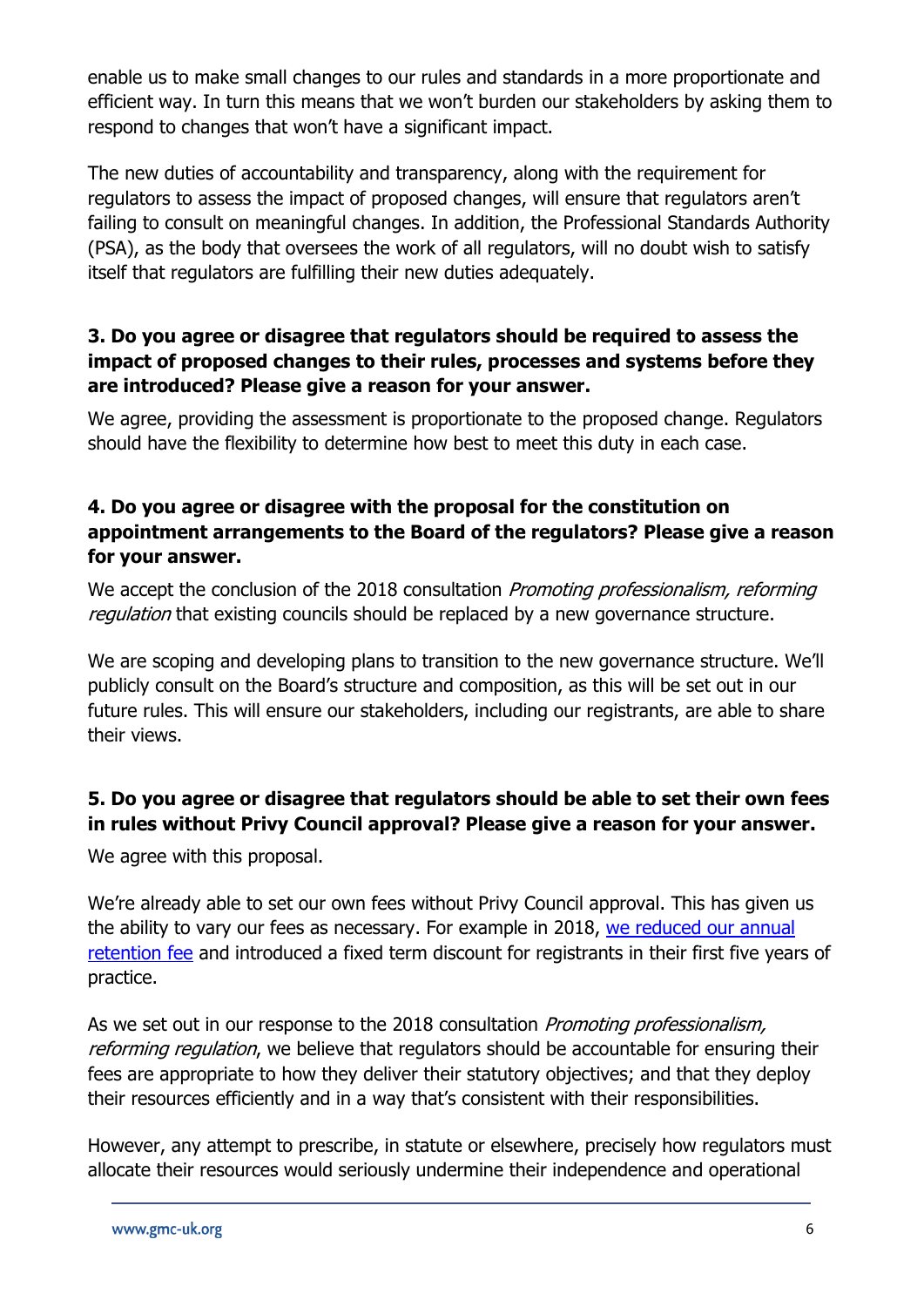effectiveness. It would risk stifling efficiency and innovation, and be at odds with the consultation's aim of giving regulators greater autonomy and flexibility in how they protect the public.

We welcome the flexibility to define an approach to fee setting more broadly beyond the Annual Retention Fee, including the fees that we already charge for other activities, for example, taking our PLAB test.

### **6. Do you agree or disagree that regulators should be able to set a longer-term approach to fees? Please give a reason for your answer.**

We agree with this proposal. We also agree with the duty to consult on changes to the overall strategic framework within which fees are set; provided we're not also required to consult on individual fee changes made in accordance with the framework.

This mirrors our current approach where we are able to set fees against an agreed framework, without Privy Council approval.

### **7. Do you agree or disagree that regulators should be able to establish their own committees rather than this being set out in legislation? Please give a reason for your answer.**

We agree with this proposal.

It will provide us with greater flexibility to decide which committees we require - and what their composition and constitution should be - without having to adhere to rigid and prescriptive requirements in primary legislation, which, over time, will become out of date.

Although the proposed changes mean that the Medical Practitioners Tribunal Service (MPTS) would no longer be established as a statutory committee, we recognise the ongoing importance of the MPTS's role. We therefore don't propose to change the current model, which provides operational separation between our role in investigating concerns, and the MPTS's role in managing hearings and independent tribunal decision making.

The MPTS would remain a separate committee underpinned by GMC rules setting out its composition and constitution, which would be publicly consulted on. We're also identifying options for the MPTS to continue to report to the UK Parliament, either separately or as part of our annual report process.

### **8. Do you agree or disagree that regulators should be able to charge for services undertaken on a cost recovery basis, and that this should extend to services undertaken outside of the geographical region in which they normally operate? Please give a reason for your answers.**

We agree with this proposal.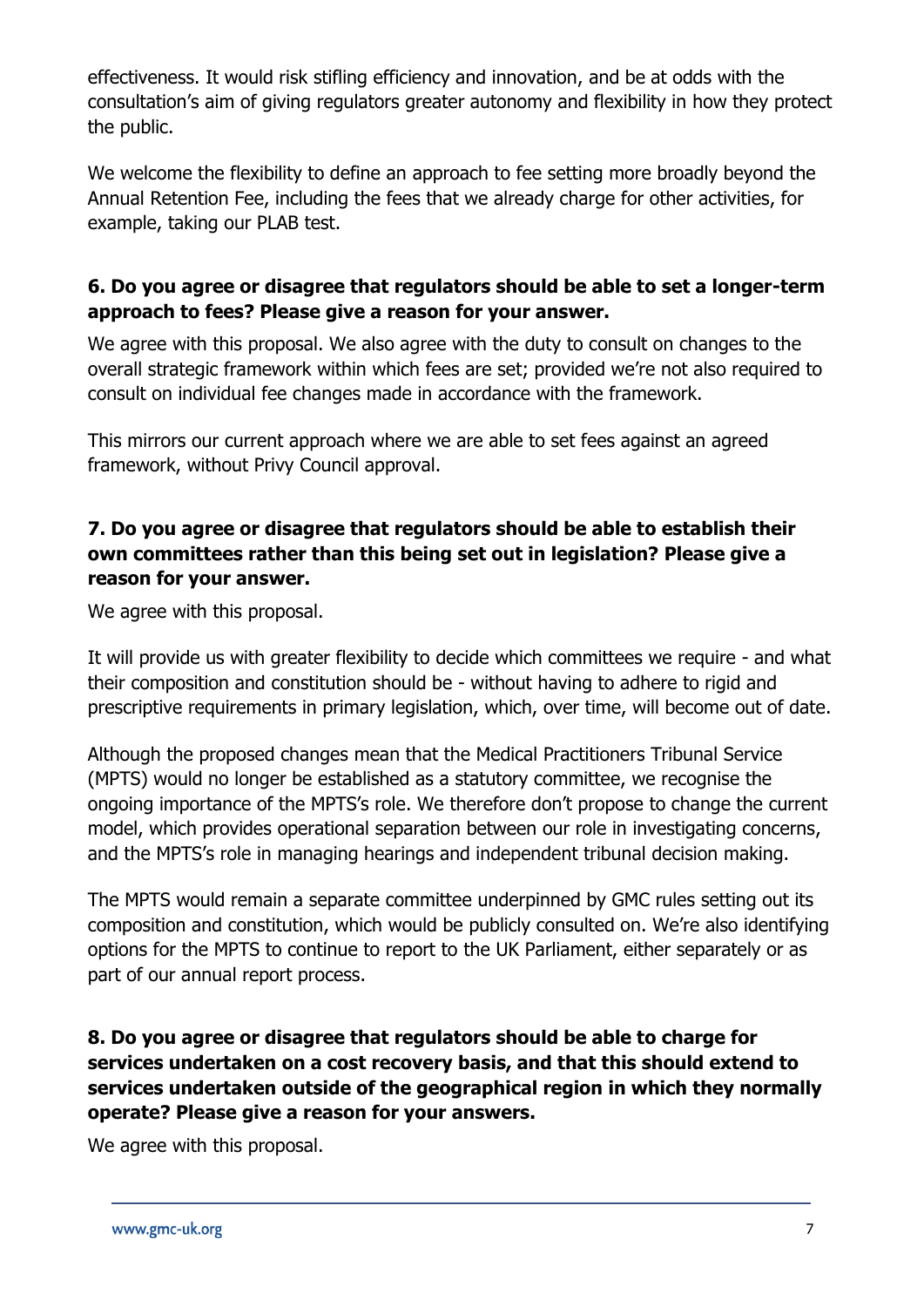This power will allow us to recover some of the costs from our activities outside of the UK. For example, quality assuring overseas medical education and training where it's administered by UK education and training providers. Some of the services that we provide are costly, and at present, we have no power to recoup costs from any of the services that we provide to third parties. Ultimately this means our registrants pay these, through their fees.

### **9. Do you agree or disagree that regulators should have the power to delegate the performance of a function to a third party including another regulator? Please give a reason for your answer.**

We recognise this gives regulators and others across the healthcare systems the opportunity to work together more effectively. It enables organisations to pool expertise to streamline how functions are delivered, recognising that some may require a multidisciplinary perspective and collaborative approach, in order to strengthen public protection.

While we agree with the proposal, there are likely to be tax implications for some regulators, which may challenge its application in practice.

We believe that the delegating party should retain ultimate responsibility for delivering that function; along with ensuring that a third party or other regulator was carrying out the function appropriately. In addition, before delegation to a third party, appropriate safeguards for equality, diversity and inclusion, human rights, information governance and other impacts, should be in place.

### **10. Do you agree or disagree that regulators should be able to require data from and share data with those groups listed above? Please give a reason for your answer.**

Modern regulation relies on good quality data to inform and shape our own processes, and those of the wider health systems within which we operate. Where it's in the public interest, we already have powers to obtain and share information in our fitness to practise processes. It's important that these are retained.

However, because we have limited ability to collect and share data in other areas of our work, our regulatory effectiveness has been hampered on a number of occasions. It's important this is addressed. We therefore agree that regulators should be able to collect and share a wider range of data than is currently possible. This must comply with all relevant data protection legislation and be done in a way that reflects the legitimate concerns that stakeholders may have about how data is used.

We look forward to further discussions with DHSC about current and future challenges around data collection, and how these might be addressed through the proposed reforms.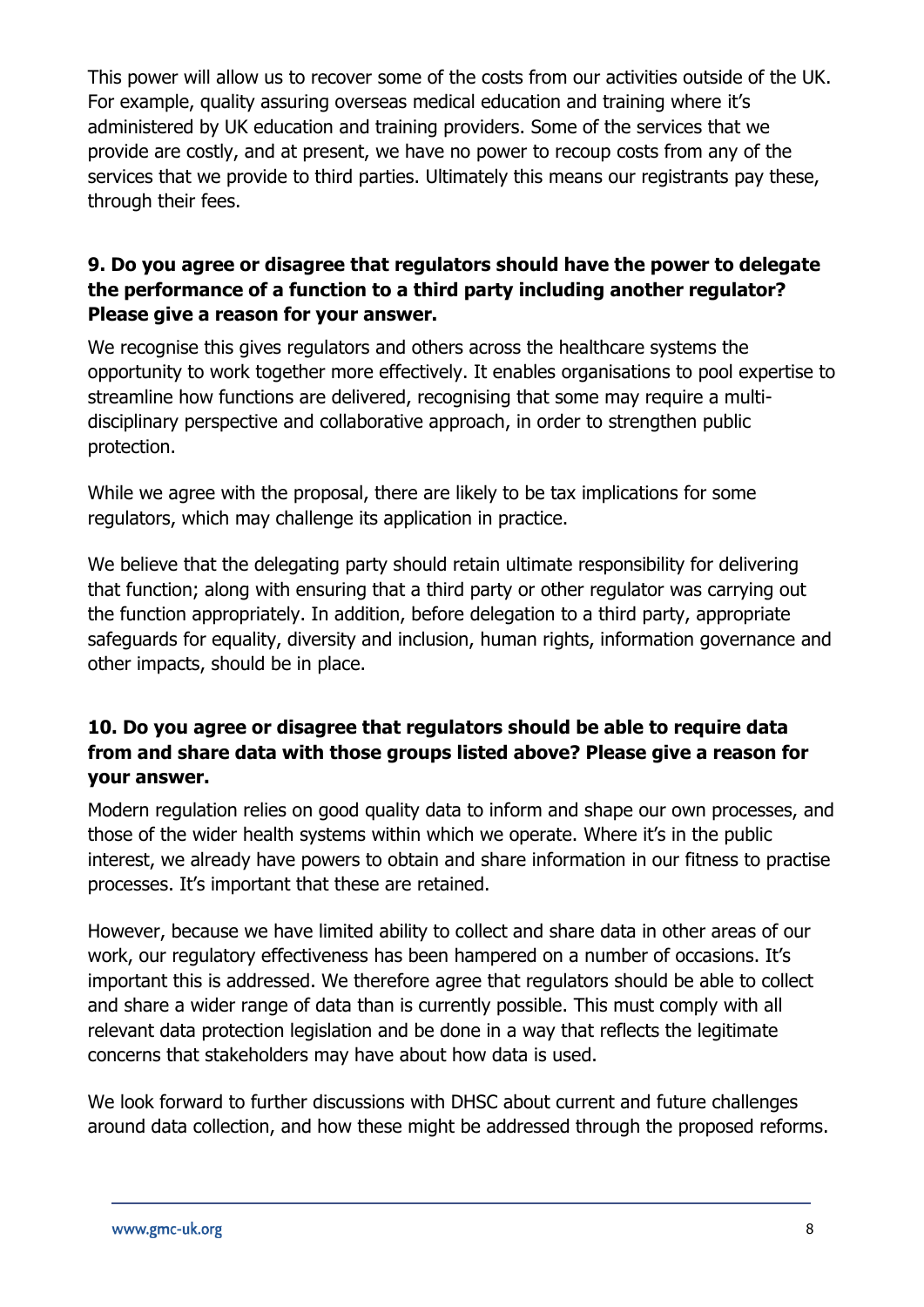### **11. Do you agree or disagree that regulators should produce an annual report to the Parliament of each UK country in which it operates? Please give a reason for your answer.**

We agree with this proposal.

Improved autonomy and flexibility for regulators must be accompanied by strengthened accountability. As we set out in our response to the 2018 consultation *Promoting* professionalism, reforming regulation, we believe that should include accountability to the UK Parliament, the Scottish Parliament, the Senedd and the Northern Ireland Assembly.

As health systems in the UK diverge, it will be important for the regulators to continue engaging directly with the four UK administrations and legislatures on issues affecting them. As a regulator with jurisdiction across all four countries we welcome and recognise the need for this. We have offices in Northern Ireland, Scotland, Wales and England and work closely with the governments in each country. We have also given written and oral evidence to committees in the devolved legislatures, and are happy to continue to do so.

### **12. Do you agree or disagree that the Privy Council's default powers should apply to the GDC and GPhC? Please give a reason for your answer.**

We agree with this proposal. Each of the healthcare regulators should have the same balance of flexibility and accountability under the new legislation.

### **Education and training**

**13. Do you agree or disagree that all regulators should have the power to set: • standards for the outcomes of education and training which leads to registration or annotation of the register for individual learners; • standards for providers who deliver courses or programmes of training which lead to registration; • standards for specific courses or programmes of training which lead to registration; • additional standards for providers who deliver postregistration courses of programmes of training which lead to annotation of the register; and • additional standards for specific courses or programmes of training which lead to annotation of the register? Please give a reason for your answer.**

We agree that regulators should have the power to set these standards.

Assuring all aspects of education and training is a core function of regulation. It's important that all regulators have powers to set standards in order to ensure consistency in education and training across multi-professional teams.

This proposal would give us uniform powers across both undergraduate and postgraduate education and training. It also supports a more consistent regulatory approach across all levels of training. Having powers to approve specific courses and training programmes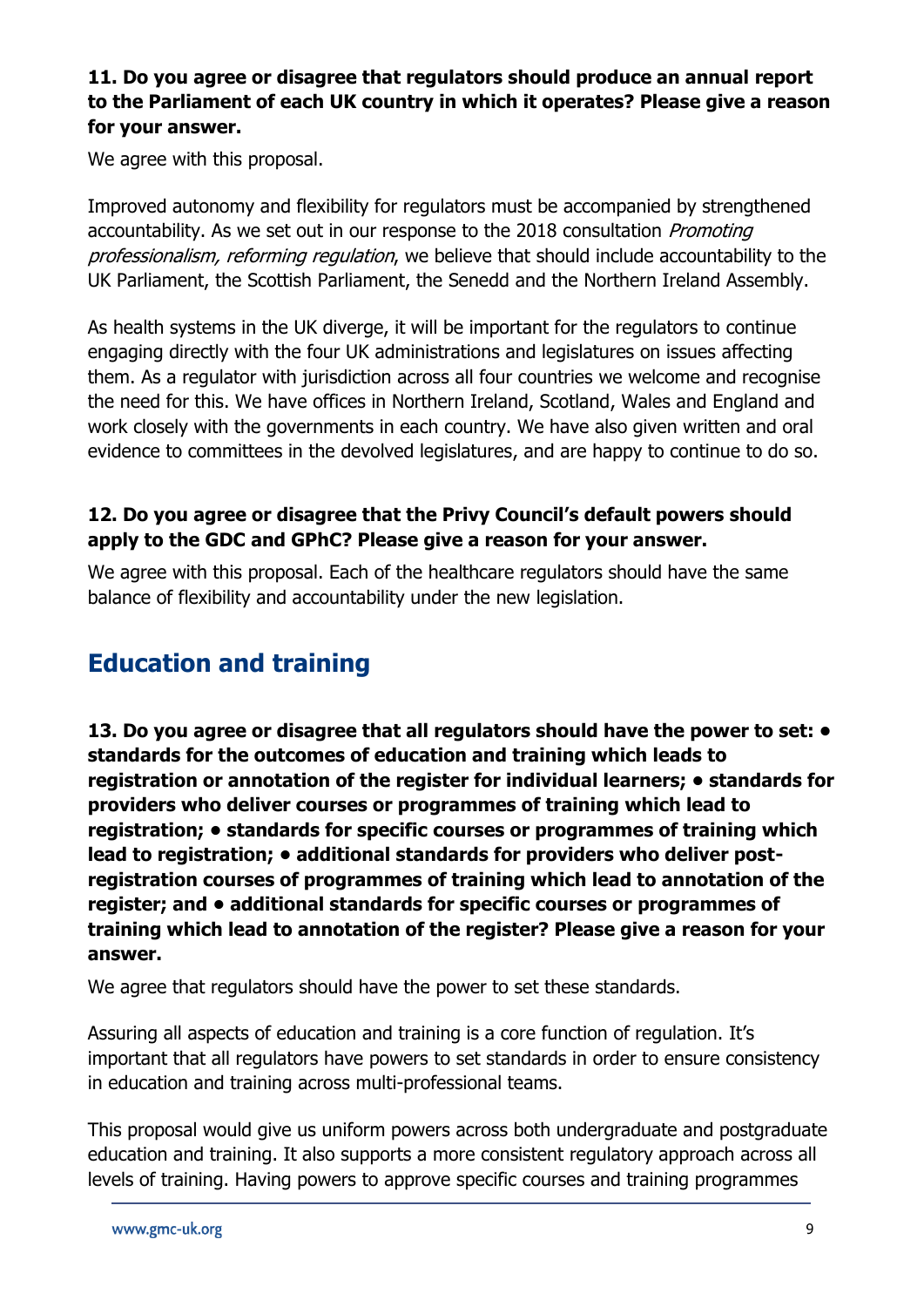means we'd be able to better target our approach to quality assurance. In doing so, we'd be able to further support medical students to be safe and ready to step into clinical practice.

### **14. Do you agree or disagree that all regulators should have the power to approve, refuse, re-approve and withdraw approval of education and training providers, qualifications, courses or programmes of training which lead to registration or annotation of the register? Please give a reason for your answer.**

We agree that regulators should have this power. We believe it's essential for supporting students and trainees to work towards meeting the outcomes that are required of them. We do this through ensuring that they are being taught on courses and programmes that meet agreed standards and are relevant to the needs of patients, the public and the system.

Without the ability to approve, withdraw approval and re-approve we wouldn't be able to ensure that providers are meeting our standards and providing appropriate training for the future workforce.

### **15. Do you agree that all regulators should have the power to issue warnings and impose conditions? Please give a reason for your answer.**

We agree that regulators should have the power to issue warnings and impose conditions.

At present, when education providers fall short of the standards we set, we are limited in the action we can take.

For example, in undergraduate education, we can end recognition of a university entitled to hold qualifying examinations, which would mean that students are withdrawn from the programme. However, we don't currently have powers to impose lesser sanctions which, in some cases, would be more proportionate to concerns that need to be addressed. While it is important, in some cases, to be able to withdraw approval, this can ultimately have a detrimental effect on services to the public. That's why it would only be used as a last resort.

It would be helpful to have a wider variety of tools to help us take more proportionate, targeted and nuanced steps to improve education and training without having to fully remove approval. We currently have 36 postgraduate providers under enhanced monitoring. This means that they're not fully meeting our standards and we are monitoring them closely. A new set of sanctions would allow us to work more collaboratively with providers to drive improvements, and take targeted action to ensure they can achieve our standards over a reasonable timeframe. They'd also mean we could take action in relation to either the course/programme or the provider itself, depending on the nature of the concerns.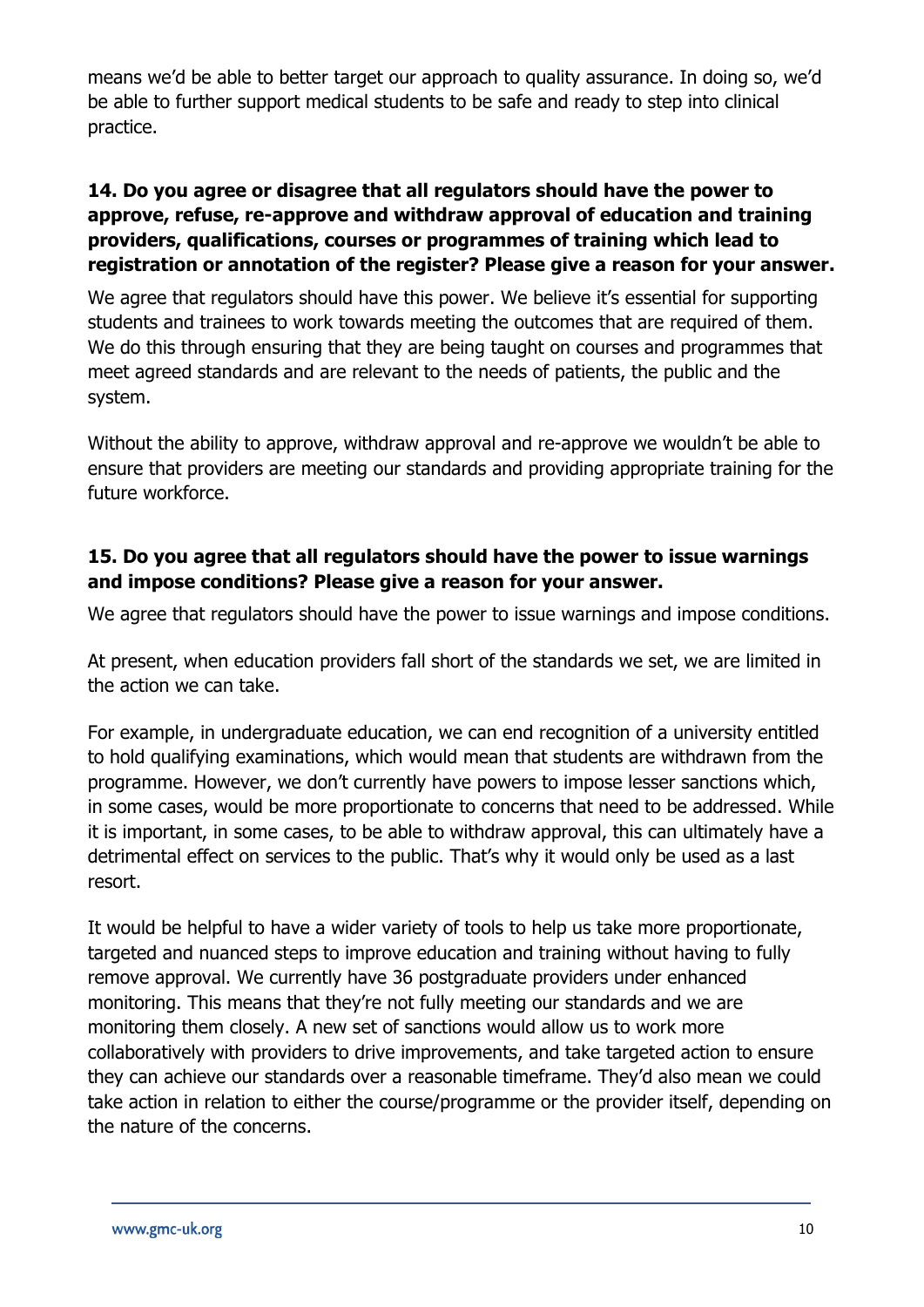### **16. Do you agree or disagree with the proposal that education and training providers have a right to submit observations and that this should be taken into account in the decision-making process? Please provide a reason for your answer.**

We agree that education and training providers should have the right to submit observations that will be taken into account during the decision-making process. We already do this through our existing processes.

### **17. Do you agree that: • education and training providers should have the right to appeal approval decisions; • that this appeal right should not apply when conditions are attached to an approval; • that regulators should be required to set out the grounds for appeals and appeals processes in rules? Please provide a reason for your answer.**

We don't object to a right of appeal against approval decisions, providing the appeal process is determined by regulators through rules, as they see fit. This will provide transparency and assure a fair process for appellants and regulators alike.

Decisions made about education providers are different from those made in other areas of regulation. Our approval and quality assurance processes involve an ongoing dialogue with organisations to try and ensure that any concerns can be addressed efficiently, effectively and without disruption. This includes ensuring that providers have a chance to offer observations or provide new information to show they've addressed our concerns before any decision is made.

As approval decisions can be a continuous process, it's important that any appeal process sets out clearly defined grounds on which appeals can be made. For example, when the original decision was based on factual inaccuracies.

We agree that the right to appeal shouldn't apply when conditions are attached to an approval. This is because setting conditions will allow courses to continue to be approved while steps are taken to make them safe. We believe that a right of appeal in this instance could mean that the important steps set out in the conditions are not taken by the deadlines imposed, which in turn could risk patient safety. If the conditions are not applied because an appeal has been made, it might exacerbate the issues the conditions were designed to address, necessitating escalation in sanctions to require the removal of trainees.

### **18. Do you agree or disagree that regulators should retain all existing approval and standard setting powers? Please provide a reason for your answer.**

We agree that regulators should retain all existing approval and standard setting powers. For example, our ability to approve postgraduate curricula.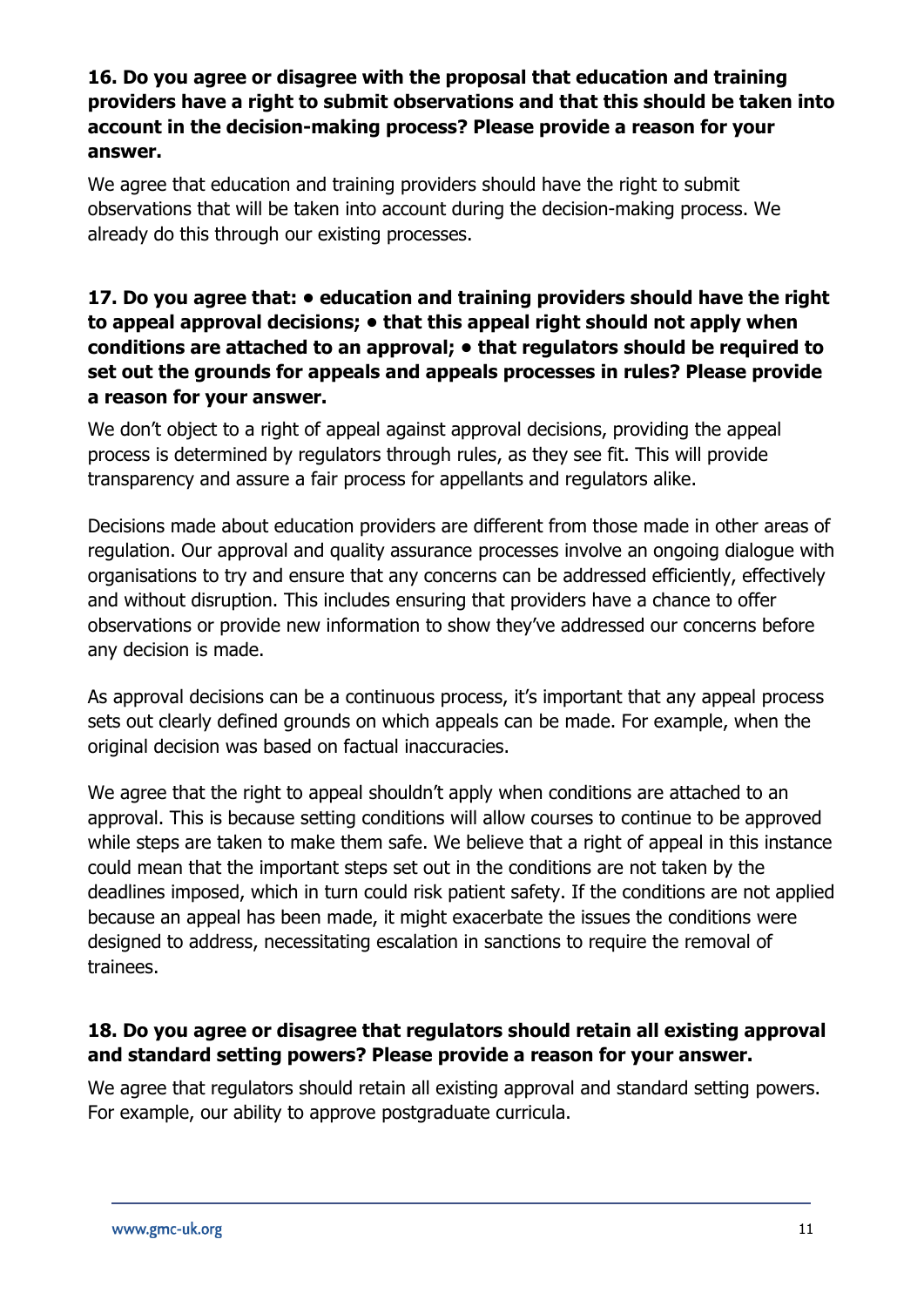We recognise that there are nuances around how postgraduate medical education and training is managed that are specific to the GMC. We're keen to explore these further with the DHSC as we'd like to ensure they're maintained in the new framework.

For example, our current statutory powers for approving trainers are limited to those in general practice. We support the creation of an explicit power to approve all trainers, not just General Practitioner (GP) trainers. This would make our powers to approve trainer roles consistent across all stages of education, and be in line with other regulators who have powers to approve individuals to provide training.

### **19. Do you agree or disagree that all regulators should have the power to set and administer exams or other assessments for applications to join the register or to have annotations on the register? Please provide a reason for your answer.**

We agree with this proposal.

A number of regulators already have the ability to set and administer exams or other assessments that lead to registration. While we agree that this should continue, we also believe that this should be an express power in all regulators' legislative frameworks.

For example, we already set and administer the PLAB test for overseas qualified doctors to demonstrate they have the necessary knowledge and skills to practise medicine in the UK.

We believe that creating an express power will further support our work to introduce the Medical Licensing Assessment (MLA), creating a common threshold for individuals seeking to practise medicine within the UK. An express power will also give us the flexibility we need to assure ourselves over time that, as models of education, training, healthcare and assessment change, doctors joining the register have the essential knowledge, skills and behaviours to treat patients in the UK.

We would welcome discussing how this power could be flexibly used to support the flow of good doctors into our health services.

We don't plan to introduce a similar assessment for postgraduate training. We believe that the powers we have to approve curricula enable us to ensure safe development of training courses and programmes that meet the needs of the four countries of the UK and our standards. But this power will help to future-proof the legislation and provide flexibility around any developments in postgraduate medical training over the coming decades. We therefore believe it should apply across both under and postgraduate education, to ensure consistency across our powers.

### **20. Do you agree or disagree that this power to set and administer exams or other assessments should not apply to approved courses or programmes of**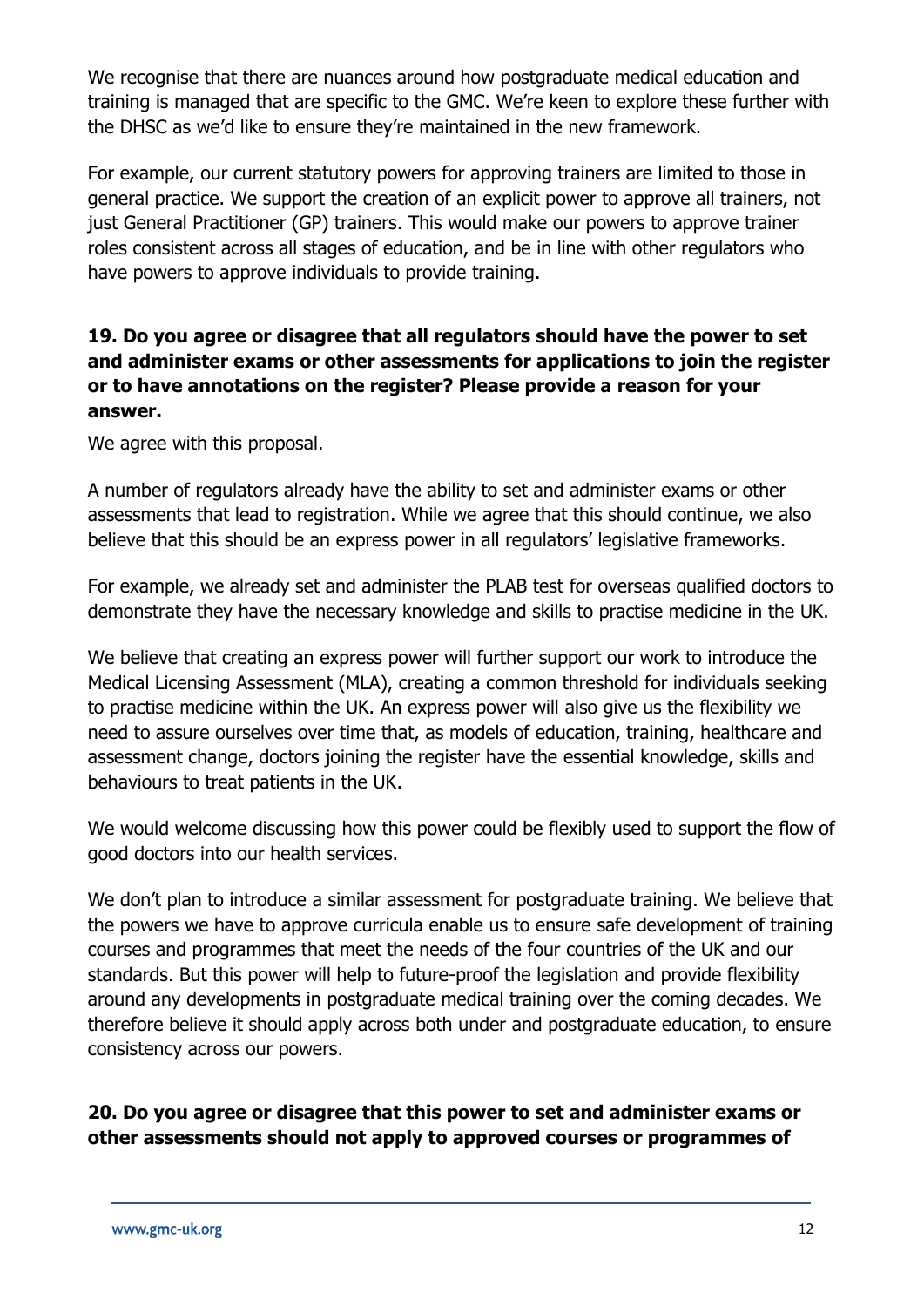### **training which lead to registration or annotation of the register? Please provide a reason for your answer.**

We disagree with this proposal. We think that regulators should be able to set and administer an assessment embedded within a course or programme that leads to registration or annotation of the register. We believe that we have an existing implied power to do this. As such it should be expressly recognised in the new regulatory framework.

We understand that there's a desire to ensure providers of approved courses or training programmes remain independent, with autonomy over their qualification awarding powers. But we believe it's possible to balance this wider independence and autonomy while still allowing regulators to set an assessment as part of the education and training that leads to registration or annotation of the register.

This would introduce a core element for entry to, or annotation of, the register that's common and standardised, but would still allow for diversity. Furthermore, it would complement a power to set a standalone test outside of the course or programme of training.

For example, expressly recognising our implied power to embed a test within a medical degree would help ensure that all UK graduates can meet a common threshold for safe practice for entry to that particular profession, which could in turn lead to improved standards over time. It would offer a number of similar benefits to the power outlined at question 19 by:

- providing us with the flexibility and agility to respond swiftly to future patient, public and service need
- allowing us to act autonomously and independently to regulate the gateway needed to enter the medical profession
- **■** providing the foundation for us to develop an evolved MLA, which assesses all the outcomes we expect of a new doctor, rather than the core areas for safe practice, as a way to more confidently and assuredly move the point of full registration.

In addition, it would provide other benefits, including:

- avoiding double jeopardy issues (whereby students would need to pass their degree and then take a registration assessment) and thus smooth the flow of doctors into practice,
- a standardised approach towards policies such as the number of attempts allowed for an exam,
- a focus on doctors' readiness for practice rather than graduation, for example forward looking into clinical practice rather than an exam for graduating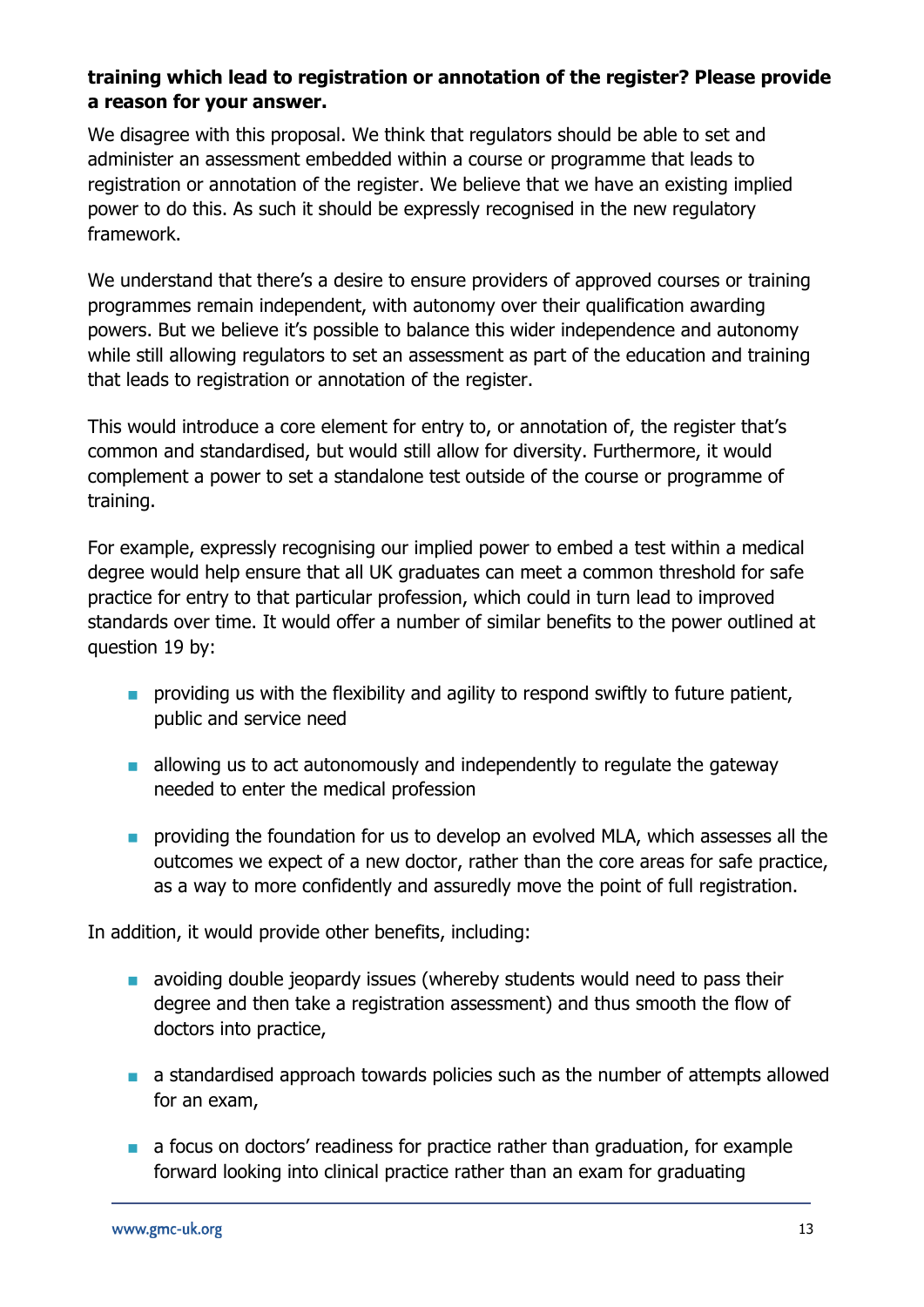- an independently standard-set core exam within a medical degree for increased confidence and assurance for ourselves, patients, public and employers,
- $\blacksquare$  reduced variation in approach, including in candidates' experience enhancing fairness
- mitigating concerns about assessment burden and additional costs.

As with our answer to question 19, we don't have any plans to introduce any sort of similar assessment for postgraduate training. We believe that the powers we have to approve curricula enable us to ensure safe development (of training courses and programmes that meet the needs of the four countries of the UK and our standards). Providing this power will help to future-proof the legislation and provide flexibility around any developments in medical training over the coming decades, as well as ensuring consistency in our powers, so we believe it should apply across both under and postgraduate education.

### **21. Do you agree or disagree that regulators should be able to assess education and training providers, courses or programmes of training conducted in a range of ways? Please provide a reason for your answer.**

We agree with this proposal.

Greater flexibility in how we assess training enables a more efficient use of resources. It supports a more proportionate approach to quality assurance depending on the specific needs of different organisations. It would also allow action to be targeted where the evidenced risk arises, reducing the burden on training providers.

### **22. Do you agree or disagree that the GMC's duty to award CCTs should be replaced with a power to make rules setting out the procedure in relation to, and evidence required in support of, CCTs? Please give a reason for your answer.**

We agree with this proposal.

We want to ensure regulators have the flexibility to respond to changing needs. This is best achieved by making the awarding of all certificates, not just Certificates of Completion of Training (CCTs), a power rather than a duty.

While we have no plans to change the current process for awarding CCTs on completion of postgraduate training within the UK, we welcome the flexibility to review our approach in future if the situation requires it, subject to consultation.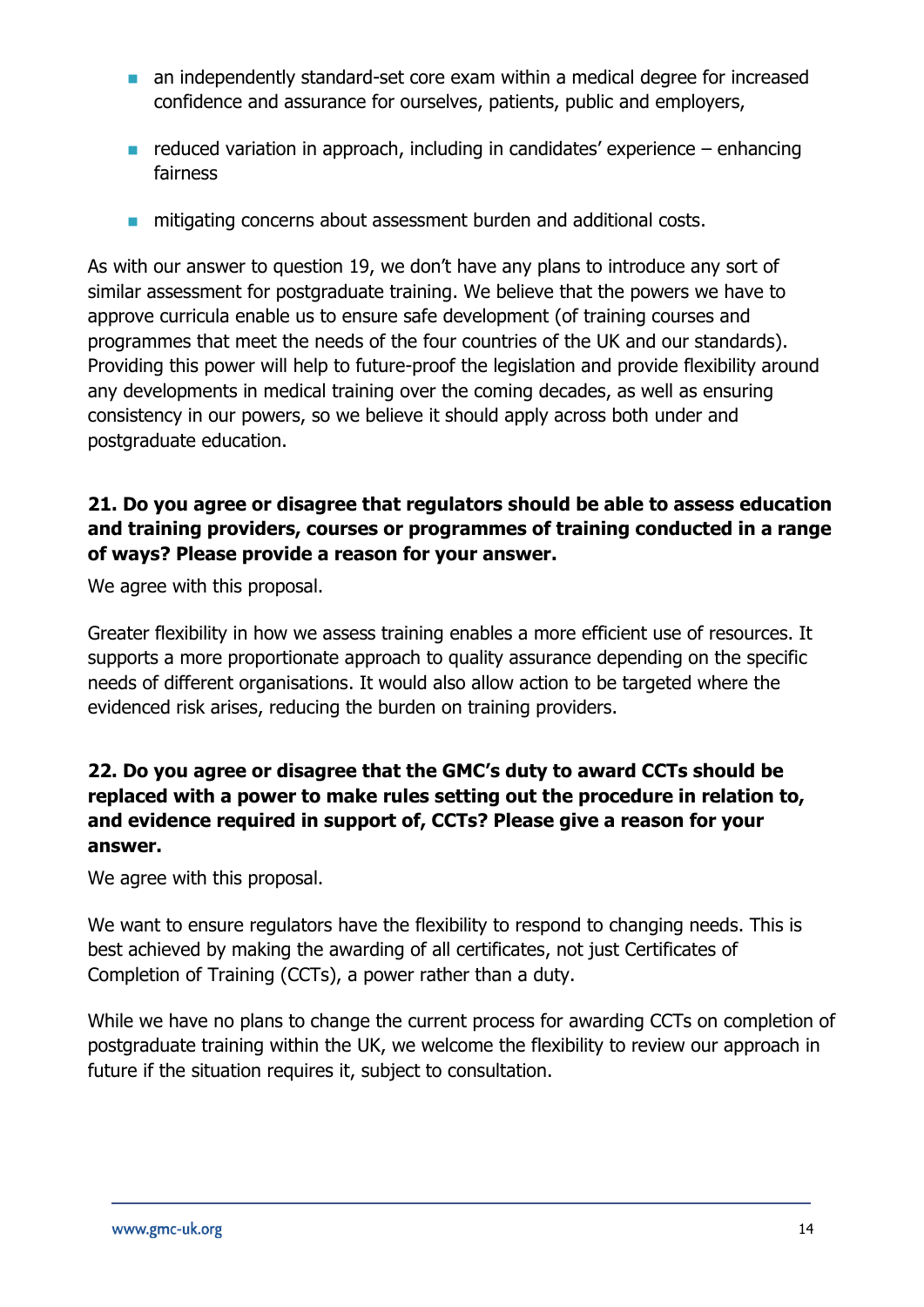### **23. Do you agree or disagree that regulators should be able to set out in rules and guidance their CPD and revalidation requirements? Please give a reason for your answer.**

We agree that regulators should be able to set out their continuing professional development (CPD) and revalidation requirements in rules and guidance.

Regulation of approved learning is important, but only covers part of the training and learning that happens within the health service. Supporting and ensuring high standards for life-long learning, and evidencing this through revalidation, is equally essential.

As the delivery of healthcare, and the environment in which it is provided continues to evolve, it's important that regulators have the flexibility to revise requirements for CPD and revalidation through rules and guidance.

### **Registration**

### **24. Do you agree or disagree that the regulators should hold a single register which can be divided into parts for each profession they regulate? Please give a reason for your answer.**

We are neutral on this proposal.

If we're required to hold a single register, as opposed to separate registers for Anaesthesia Associates (AAs), Physician Associates (PAs) and doctors, there may be some challenges for those who are dual registered.

We'll need to find a clear way to show that an individual is registered in more than one part, in a way that does not cause confusion for patients and employers. This will be particularly important where individuals have restrictions on their practice relating to one or more parts.

**25. Do you agree or disagree that all regulators should be required to publish the following information about their registrants: • Name • Profession • Qualification (this will only be published if the regulator holds this information. For historical reasons not all regulators hold this information about all of their registrants) • Registration number or personal identification number (PIN) • Registration status (any measures in relation to fitness to practise on a registrant's registration should be published in accordance with the rules/policy made by a regulator) • Registration history Please provide a reason for your answer.**

We agree that all regulators should be required to publish this information about their registrants. This will standardise the information that employers and members of the public can find out about healthcare professionals who treat them.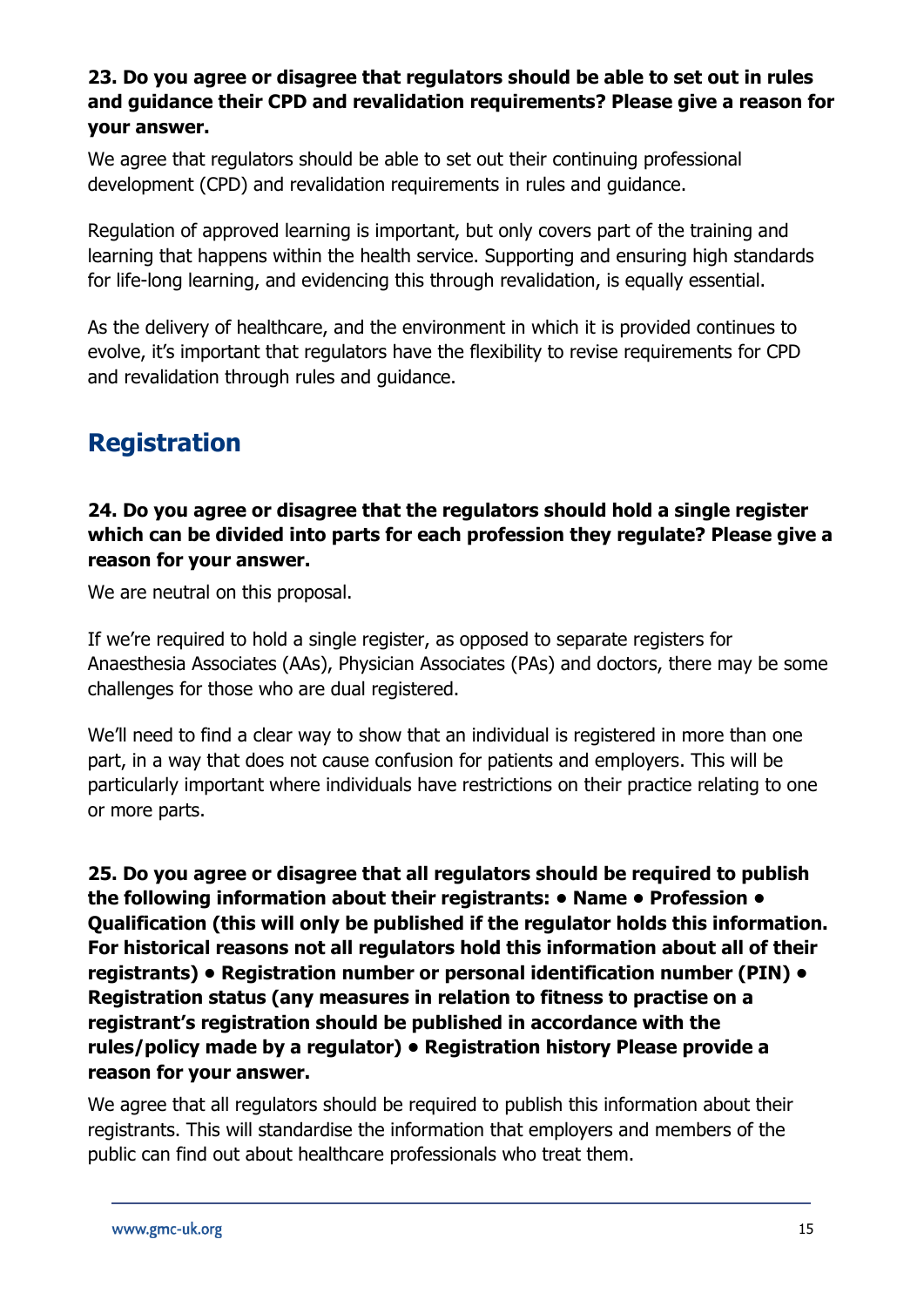### **26. Do you agree or disagree that all regulators, in line with their statutory objectives, should be given a power allowing them to collect, hold and process data? Please give a reason for your answer.**

We agree that regulators should be given a power allowing them to collect, hold and process data when it's in pursuit of their statutory objectives.

We're able to require certain information as part of our fitness to practise processes, but we believe that similar powers are needed across our functions to support us to deliver our statutory objectives. Any such power must be consistent with all data protection legislation.

### **27. Should they be given a discretionary power allowing them to publish specific data about their registrants? Please give a reason for your answer.**

We agree that regulators should be given a discretionary power that allows for the publication of specific data about registrants, in line with the General Data Protection Regulation (GDPR).

The Medical Act (1983) already requires us to collect and publish certain information about our registrants. It also gives us discretion to publish additional information. Therefore, this proposal won't fundamentally change what we already do in this area.

However, if we decide to use this discretion to collect and publish additional information in the future, we'd set this out in statutory rules, which would be first subject to public consultation. For example, we may wish to use this power to indicate whether or not a PA has prescribing rights if the DHSC give PAs the ability to prescribe.

Any publication of data would comply with all relevant data protection legislation.

### **28. Do you agree or disagree that all regulators should be able to annotate their register and that annotations should only be made where they are necessary for the purpose of public protection? Please give a reason for your answer.**

We agree that regulators should have the ability to annotate their registers to provide further information about registrants. Annotations will enable us to do this in a clear and accessible way. For example, it will allow patients, employers and members of the public to see if registrants have restrictions on their registration, or whether they can undertake additional roles because they've demonstrated specific qualifications, skills, knowledge and experience.

However, we believe that the use of annotations shouldn't just be limited to public protection. They should also be used to support our wider statutory objectives. For example, it may be helpful to show who is an approved trainer. This type of annotation would be relevant to employers, even though it may not directly protect the public.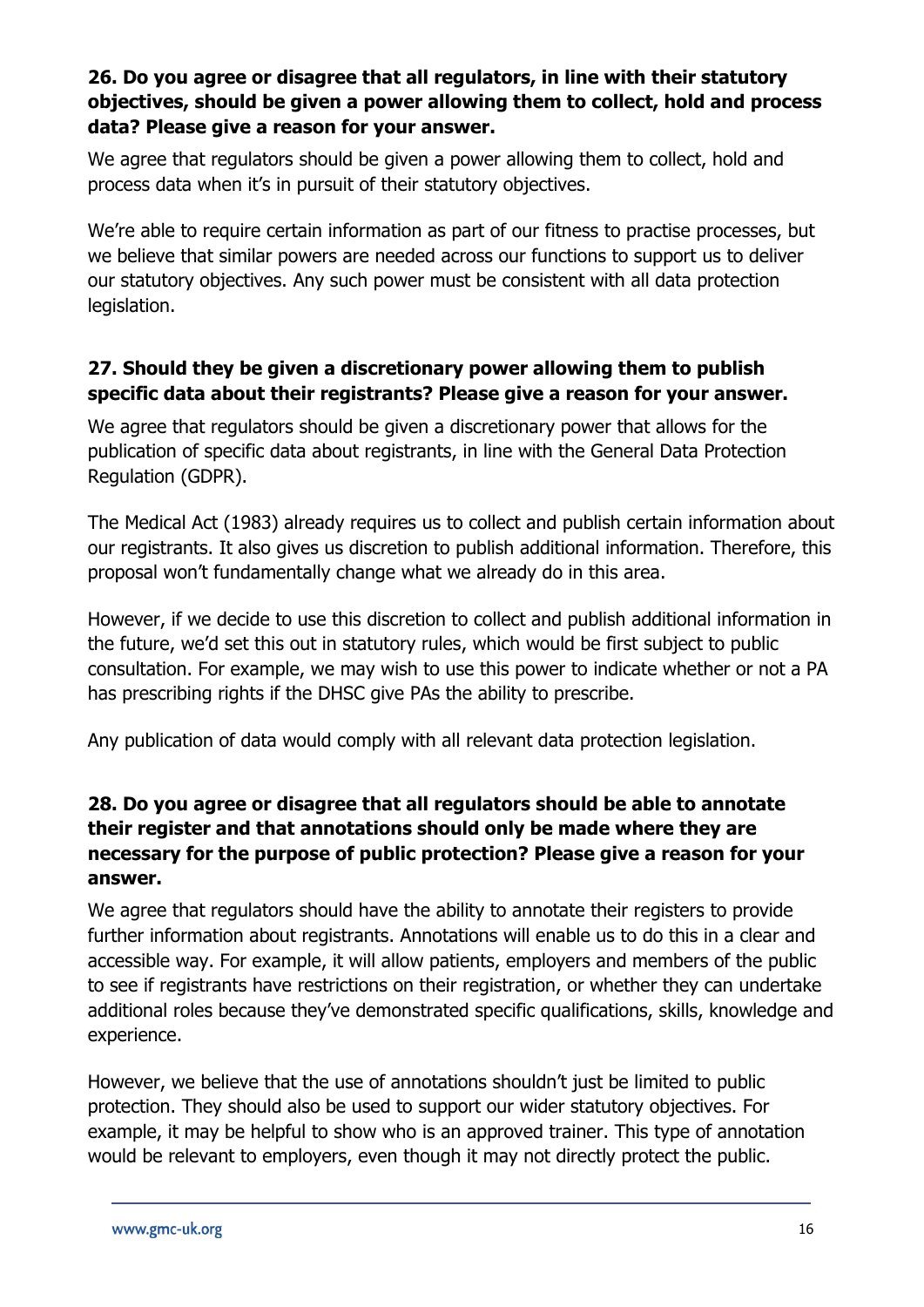### **29. Do you agree or disagree that all of the regulators should be given a permanent emergency registration power as set out above? Please give a reason for your answer.**

We agree that all regulators should be given a permanent emergency registration power.

We already have this power. Its inherent flexibility enabled us to respond quickly and decisively to the coronavirus (COVID-19) pandemic, supporting us to give temporary emergency registration to over 35,000 doctors in 2020.

### **30. Do you agree or disagree that all regulators should have the same offences in relation to protection of title and registration within their governing legislation?**

We agree that all regulators should have the same offences. This will provide greater consistency and help regulators to protect titles.

### **31. Do you agree or disagree that the protection of title offences should be intent offences or do you think some offences should be non-intent offences (these are offences where an intent to commit the offence does not have to be proven or demonstrated)? Please give a reason for your answer.**

We are supportive of the expansion of our powers in relation to protection of title, but we disagree that the protection of title offences should be intent offences. Proving intent has a very high threshold that's difficult to evidence. Since we started recording the outcome of illegal practice investigations in 2015, we've dealt with numerous cases where we've been unable to persuade police to take action against individuals because of concerns about the ability to demonstrate intent.

Most concerns referred to us involve individuals running private clinics offering cosmetic procedures, of which there is limited regulation. The current threshold of 'intent' means there must be proof that the individual calling themselves 'doctor' meant patients to believe they were registered with us. However, we know from experience that patients who've been harmed through such procedures are often vulnerable. There can be complex reasons why they're reluctant to come forward and report what's happened. This makes gathering evidence very difficult and can mean the police are reluctant to investigate concerns.

We feel that a threshold of 'recklessness' is more in the interests of public protection, particularly when considering the independent nature of clinical practice compared to other professions.

Adopting this test would require the individual under investigation to have behaved recklessly in such a way that a patient would reasonably have assumed them to be registered even though they were not. We believe that this change would result in more visible outcomes in such cases. We'd also welcome the opportunity to discuss with the DHSC a separate offence for individuals who've previously been erased from our register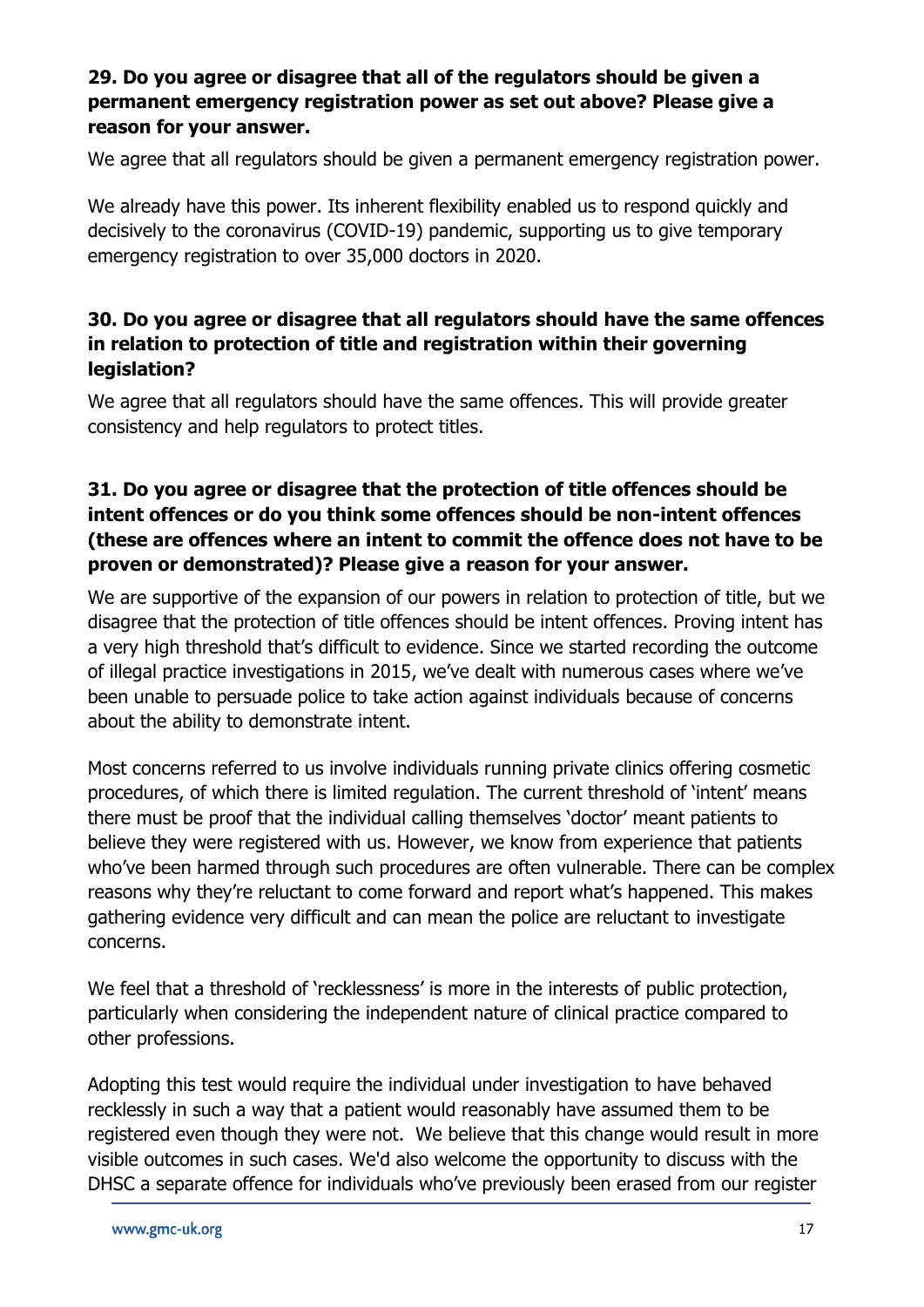for fitness to practise reasons but continue to engage in medical practice. These individuals pose a significant threat to patient safety. We'd welcome simplification of the legislation to make it easier to secure a prosecution.

### **32. Do you agree or disagree with our proposal that regulators should be able to appoint a deputy registrar and/or assistant registrar, where this power does not already exist? Please give a reason for your answer.**

We agree that all regulators should have the same powers to appoint a deputy and/or assistant registrar. This will ensure greater consistency between the regulators.

### **33. Do you agree or disagree with our proposal that regulators should be able to set out their registration processes in rules and guidance? Please give a reason for your answer.**

We agree that regulators should be able to set out their registration processes in rules and guidance, as appropriate. We support the proposed criteria to be included in the legislation but also want to see the term *fitness to practise* specifically included, rather than as an additional criterion that the regulator may set through rules should it wish to do so. We do not believe that this should be an optional requirement, nor the terminology changed.

Fitness to practise is a well understood construct across the medical profession, is linked to the reform of regulation since 2004 and has a significant weight of case law to support its use. The current requirement to complete a fitness to practise declaration is critically important. It enables us to refuse to register any applicant who meets the criteria but whose non-medical conduct, for example criminal history, would diminish public confidence or call into question professional standards. Our view is that this should be retained as a mandatory requirement given that public protection is a fundamental statutory objective for all regulators.

### **34. Should all registrars be given a discretion to turn down an applicant for registration or should applicants be only turned down because they have failed to meet the new criteria for registration? Please give a reason for your answer.**

We believe that granting or refusing registration should be at the discretion of the regulator, having regard to our overarching duty to protect the public.

Currently, we have a process of final registrar discretion through 'fit so to direct' (FSTD). This has been running, without controversy, for many decades. And the PSA has routinely concluded that we have sufficient measures in place to assure the quality of our registration decisions and processes.

We understand, from paragraph 192 of the consultation document, that granting registration is intended to be discretionary rather than an entitlement. To fulfil this aim,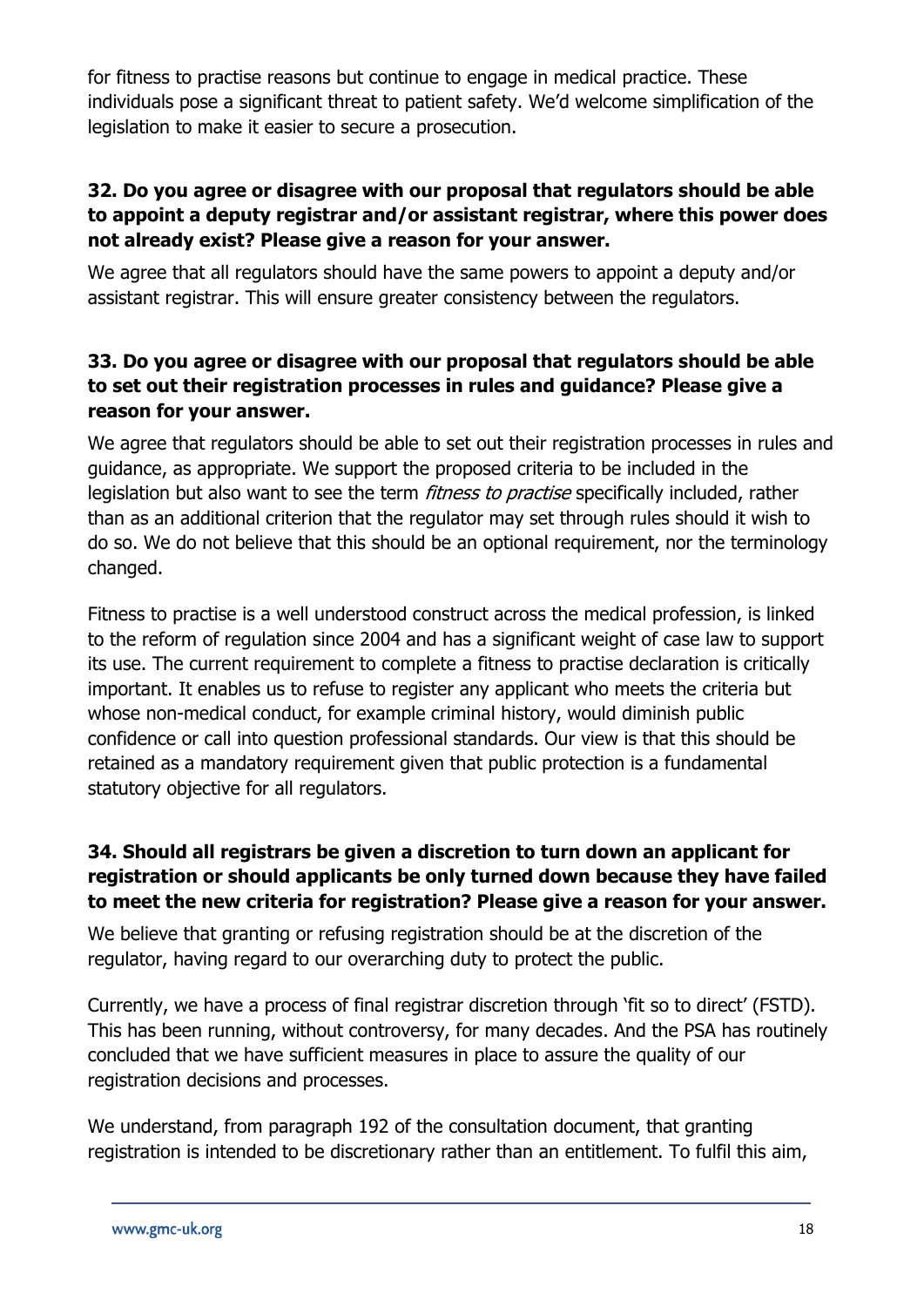the FSTD provision needs to be retained in legislation. Otherwise regulators would be obliged to grant registration when an applicant fulfils the criteria listed in paragraph 192.

The FSTD provision allows the Registrar to consider issues of concern that sit outside the main registration criteria. We use it in a balanced and proportionate way in the interests of patient safety to ensure only doctors who are safe to practise are granted registration\* . Between 2014 – 2019 less than 1% of applications we received were referred for a FSTD decision. 8% of these were appealed. Of those, the decision to deny registration was upheld in 90% of cases. Removing FSTD could lead to a perception that we are prioritising applicants over our statutory duty to protect, promote and maintain public safety.

### **35. Do you agree or disagree that the GMC's provisions relating to the licence to practise should be removed from primary legislation and that any requirements to hold a licence to practise and the procedure for granting or refusing a licence to practise should instead be set out in rules and guidance? Please give a reason for your answer.**

We agree with this proposal.

We propose to manage the licence to practise as an annotation. Any doctor on the register who already holds a licence will have it automatically converted into a licence annotation. Doctors will still be able to relinquish their licence if they don't need it and restore it if they're returning to clinical practice – with this indicated on the register as an annotation.

Setting this out in rules and guidance will allow us the flexibility to alter our approach over time if circumstances require it.

### **36. Do you agree or disagree that in specific circumstances regulators should be able to suspend registrants from their registers rather than remove them? Please give a reason for your answer.**

We agree with this proposal.

This would be a proportionate way of managing issues that could be easily resolved by temporarily 'pausing' someone's registration, until requested information has been provided, or a fee has been paid.

For example, if a registrant fails to provide evidence of appropriate and adequate insurance and indemnity cover, or if they haven't paid their annual retention fee, our only option is 'erasing' them from the medical register. This means that an applicant would

<sup>\*</sup> For example, in 2019, 118 applicants were referred for Registrar decision under the FSTD provision; 45 applicants were granted registration and 40 refused. The remaining applications were closed, withdrawn or not eligible at the time the decision was made.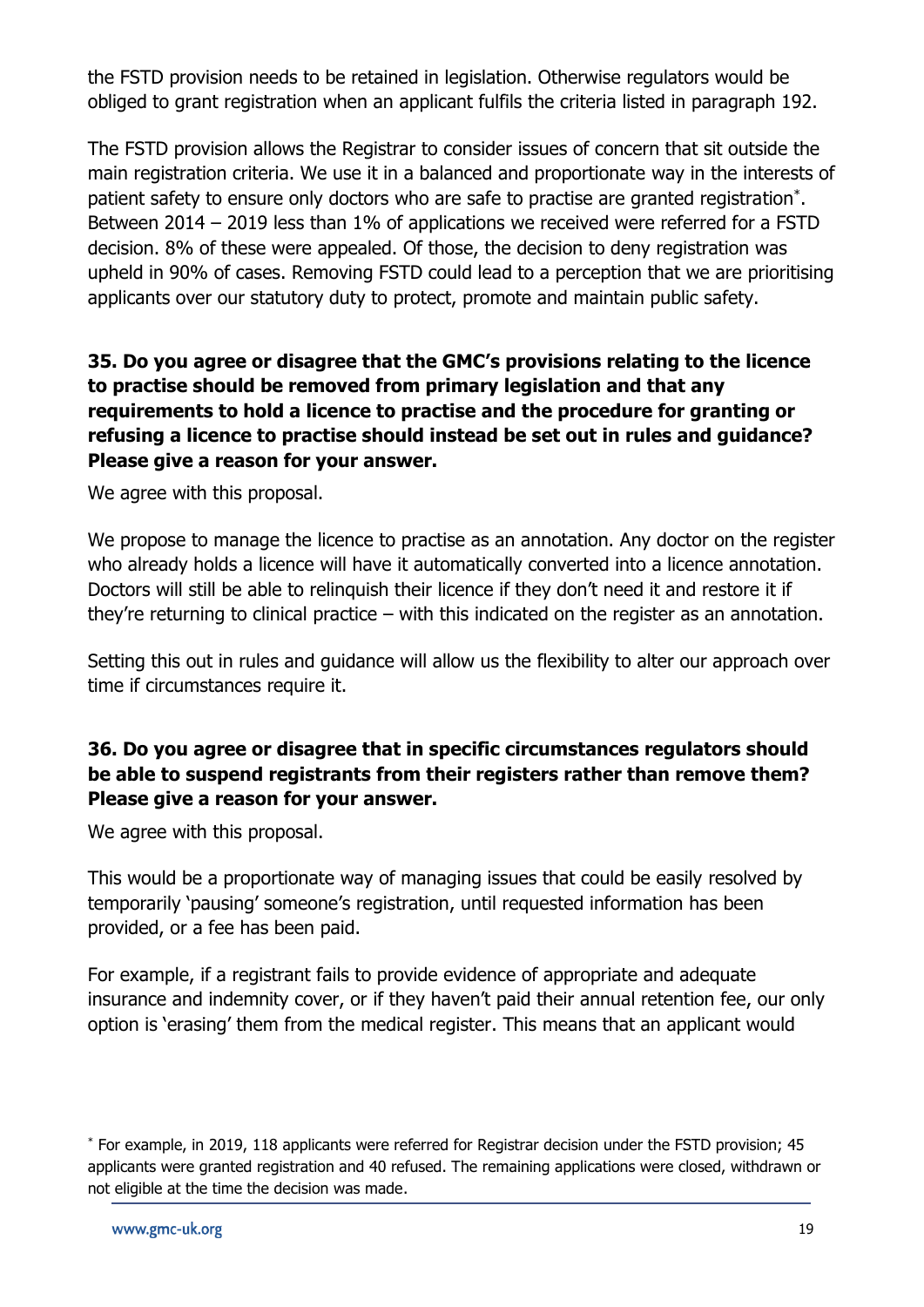have to re-start the application process, which can be time-consuming and resource intensive.

We would prefer the phrase 'administrative exclusion' to be used to distinguish this process from the ability to suspend under our fitness to practise processes.

### **37. Do you agree or disagree that the regulators should be able to set out their removal and readmittance processes to the register for administrative reasons in rules, rather than having these set out in primary legislation? Please give a reason for your answer.**

We agree that regulators should be able to set this out in rules.

We already have rules setting out our approach to all types of voluntary removal, including when a doctor applies to leave the register when they're under a fitness to practise investigation. We propose that our rules continue to require a fitness to practise decision maker to decide any application for removal from the register when there's a question about the applicant's fitness to practise. They'll also be able to deny the request if it's necessary to protect the public.

While we support the criteria listed in paragraph 208, we don't support the expansion of administrative removal for health or English language concerns where a registrant is no longer safe to practise. We believe that if there's a concern that suggests a registrant is not safe to practise, this should be considered through our fitness to practise processes and we welcome the DHSC's recent clarification that it won't take forward administrative removal for health or English language concerns which won't meet the fitness to practise threshold.

### **38. Do you think any additional appealable decisions should be included within legislation? Please give a reason for your answer.**

We believe that paragraph 214 of the consultation document captures all the necessary registration appealable decisions. However, we'd welcome further discussion with the DHSC to clarify which refusal decision the new registration appeal right against 'not granting a person voluntary removal from a regulator's register' attaches to.

### **39. Do you agree or disagree that regulators should set out their registration appeals procedures in rules or should these be set out in their governing legislation? Please give a reason for your answer.**

We agree that regulators should set out their registration appeals procedures in rules. We already have a registration appeals process set out within our rules. This provides registrants with the option to appeal decisions that affect their registration and licence to practise.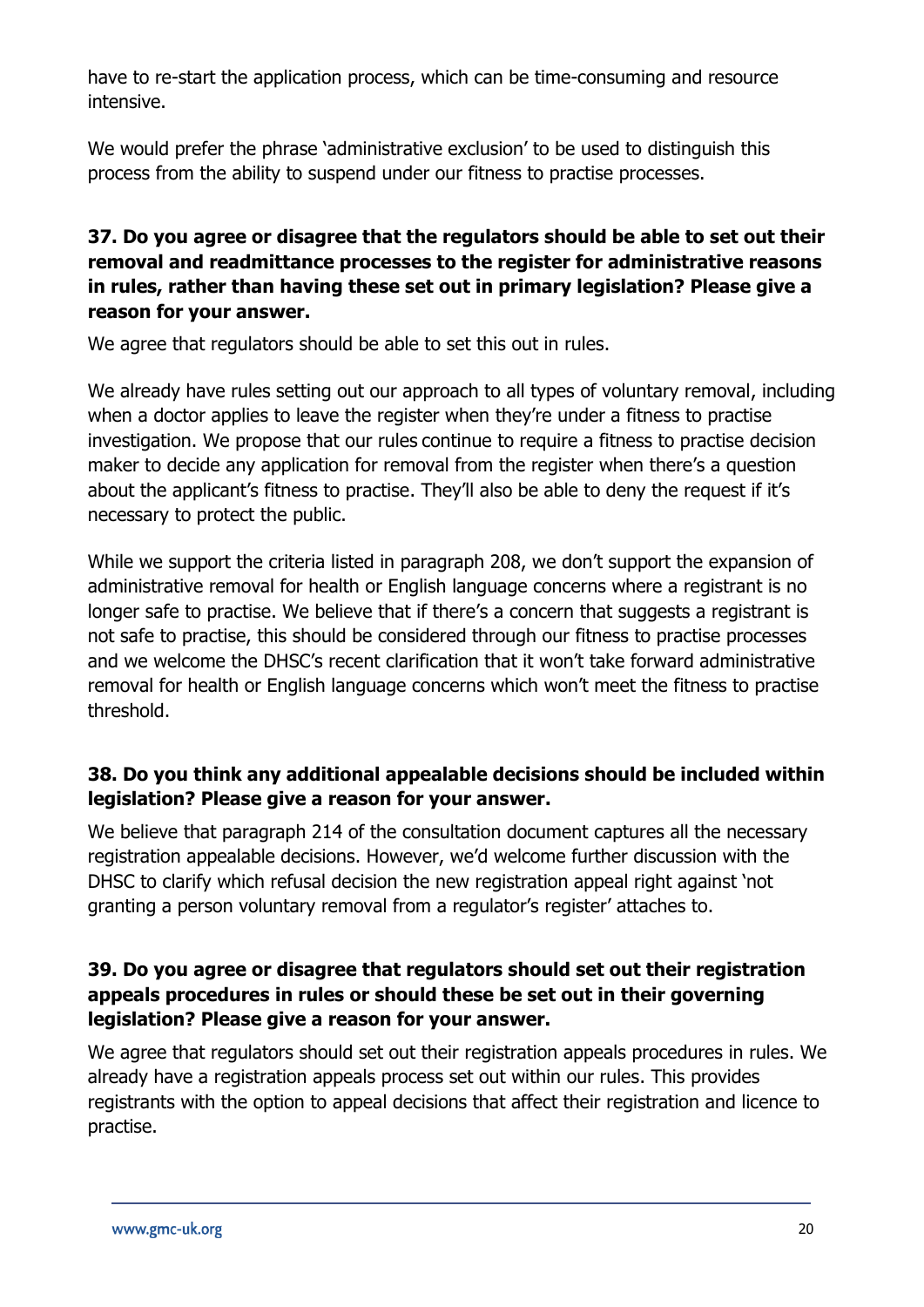### **40. Do you agree or disagree with our proposal that the regulators should not have discretionary powers to establish student registers? Please give a reason for your answer.**

We agree that regulators should not have discretionary powers to establish student registers. It's vital that regulators are able to assure the standards of those eligible to enter and practise the profession. While regulators will want to be assured that prospective registrants receive appropriate education and training to enter professional practice, it's inappropriate and disproportionate to regulate individual students who've yet to qualify.

### **41. Do you agree or disagree with our proposal that the regulators should not have discretionary powers to establish non-practising registers? Please give a reason for your answer.**

We therefore agree that regulators should not have powers to establish non-practising registers. The purpose of regulation is to provide assurance about those who are practising their profession. It should not be the role of regulation to establish registers specifically for those who are non-practising.

### **42. Do you agree or disagree that the prescriptive detail on international registration requirements should be removed from legislation? Please give a reason for your answer.**

We agree with this proposal.

This means that we will be able to remove elements of international registration legislation that are overly prescriptive. For example, the criteria and requirements for overseas qualified doctors applying for specialist and GP registration. Removing these will allow us to develop a new annotations rules and standards framework for the specialist annotations that will replace the specialist and GP registers.

We've been advocating for this change for some time following reviews into our specialist and GP registration, and associated processes.

The new framework will reflect the same approach we have for full registration for international doctors. It will be consistently applied to all applicants regardless of where they obtained their specialist qualifications. An applicant will need to demonstrate they have the skills, experience, and knowledge to be capable of safe and effective practice as a GP or specialist.

This change will mean that we can streamline the existing Certificate of Eligibility for Specialist Registration (CESR) / Certificate of Eligibility for General Practice Registration (CEGPR) process and develop new pathways for applicants to apply for a specialist annotation. We'll also be able to merge the specialist and GP registers into a single specialist annotation where general practice will be included on the list of specialties.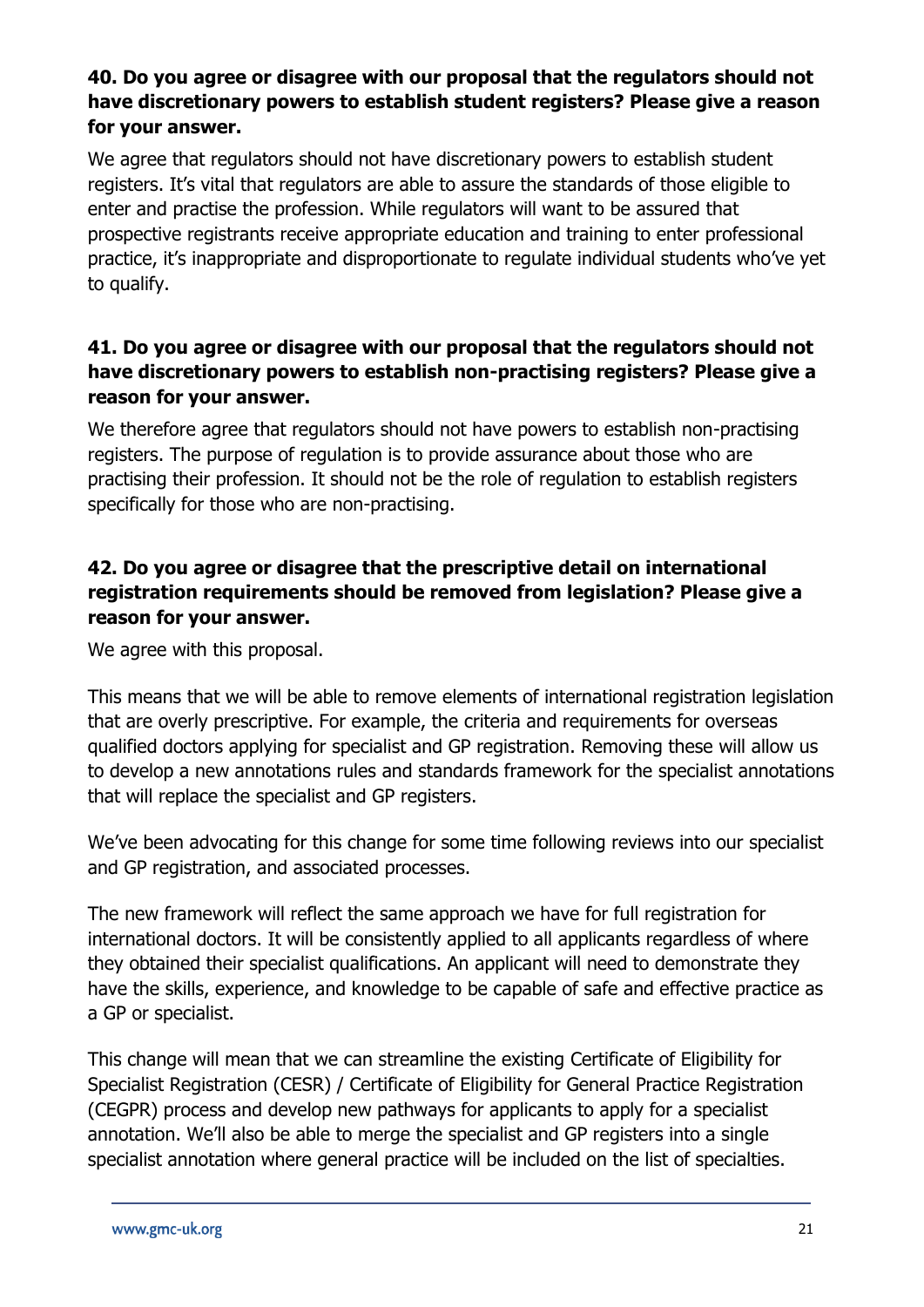### **Fitness to practise**

### **43. Do you agree with our proposal that regulators should be given powers to operate a three-step fitness to practise process, covering: initial assessment; case examiner stage; fitness to practise panel stage?**

We agree that regulators should be given powers to operate a three-step fitness to practise process. It is a proportionate and effective model that's focused on retaining public protection, while supporting a less adversarial and more flexible model for dealing with fitness to practise concerns.

We believe it provides a clear and consistent process for those who raise concerns and for registrants to understand – for example:

- **1** The initial assessment stage will enable regulators to quickly determine which complaints they need to act on to protect the public, and which can be better dealt with locally or by others. We'll be able to focus our resources on those that require our intervention, taking swift action where necessary for the benefit of those who've raised concerns, and for registrants.
- **2** The case examiner stage will enable regulators to decide the necessary outcome to protect the public, and provide registrants with the opportunity to accept this, through the process of accepted outcomes. This will enable us to take swifter action to protect the public, while minimising the impact of our processes for those who've raised concerns, registrants, and others involved in the case such as experts and witnesses.
- **3** The fitness to practise panel stage will occur when registrants don't accept the measure we determine is necessary to protect the public, or where the case examiner is unable to make a decision on the written evidence alone.

This model allows us to respond more quickly and proportionately to concerns, adapting our approach to that which will best protect the public.

### **44. Do you agree that all regulators should be provided with two grounds for action – lack of competence, and misconduct?**

We disagree with this proposal.

While we agree that grounds for action should be consistent across regulators, we don't believe that these should be reduced to only two grounds for action – lack of competence and misconduct. We question the rationale for such a significant change, without strong evidence that the current grounds for action, known as heads of impairment, are ineffective at enabling regulators to protect the public. We think consistency across regulators and clarity for the public could be achieved by providing regulators with aligned grounds for action that aren't limited to the two proposed.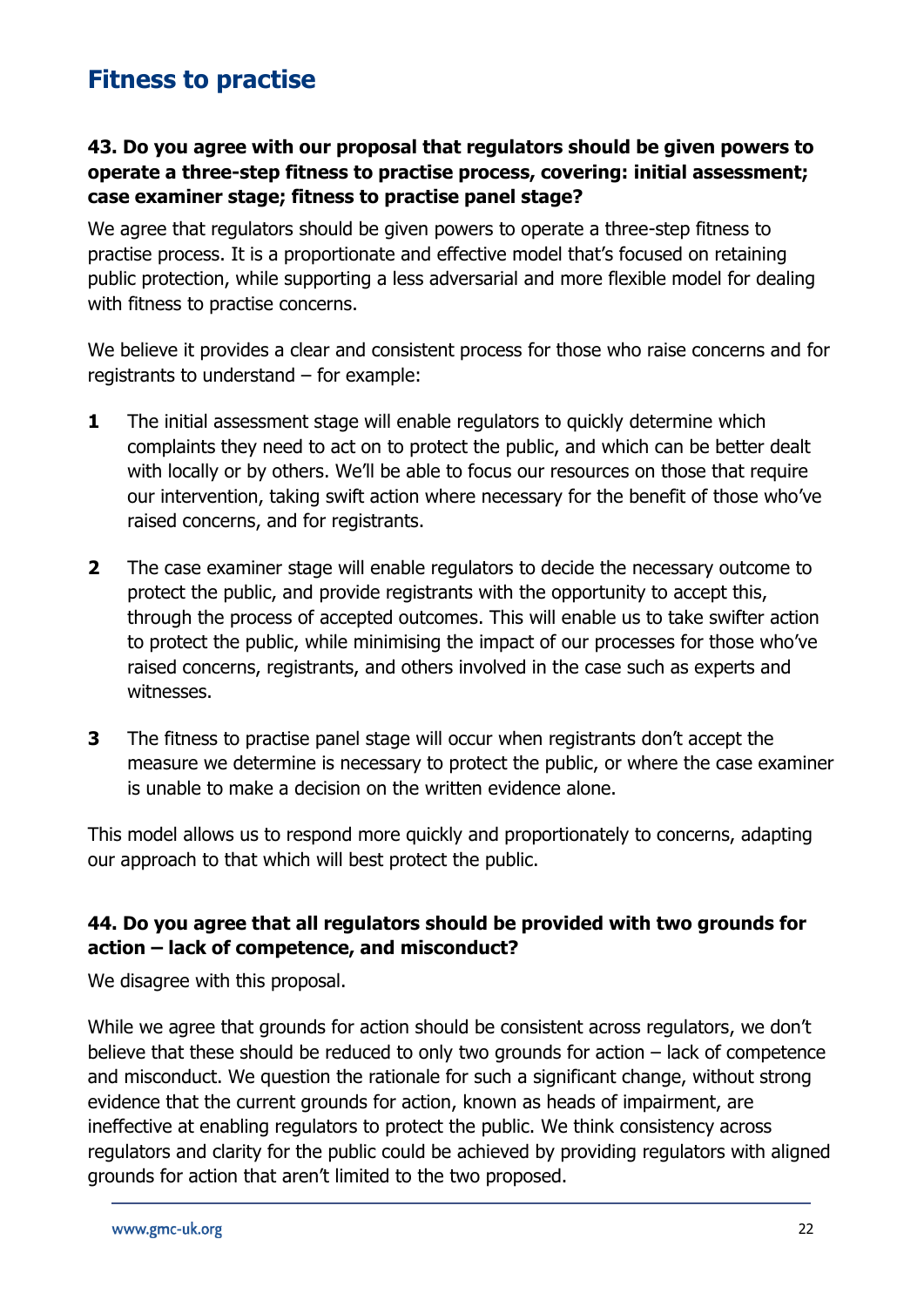We consider that removing separate grounds for action for both health and English language is a significant risk. We also think there are risks from the proposals for all types of cases.

The Law Commission extensively considered and publicly consulted on the best approach to grounds for action in its report in 2014\*which we feel should continue to hold significant weight in this area. This concluded that adverse health as a separate ground should remain† and identified as a 'desirable reform' the creation of English language as a separate ground for action<sup> $*$ </sup> (para 7.17), The reason for this was so that regulators have powers to investigate language concerns 'before instances of deficient performance occur'. English language, as a separate ground, was introduced for the GMC in 2014. Since then, we've successfully relied on this provision to protect the public.

The role for regulators in cases relating to convictions/cautions or determinations by other bodies is not to re-punish a registrant, but to have regard to the fact of a conviction/caution or determination when deciding on impaired fitness to practise. Currently, regulators can treat the existence of a conviction/caution or determination as sufficient evidence that the offence was committed or the facts behind the determination proved. If convictions/cautions and determinations are included under the misconduct ground for action, there could be more onus on regulators to go behind these to reprove the facts.

To meet the threshold for misconduct, regulators will need to demonstrate that the facts found proved, amount to a serious departure from the standards expected, before the question of impairment is considered.

This is particularly important for cases that relate to foreign convictions or determinations by other bodies that could be very difficult, if not impossible, for regulators in the UK to gather information on.

The proposal could raise the threshold for a finding of impairment and action in convictions/cautions or determinations cases. In turn this could impact on a regulator's ability to protect the public and the public's confidence in healthcare regulators. It could also make the process more adversarial, increase the length and complexity of investigations and hearings (if required).

Overall, we don't feel a clear rationale, including tangible benefits that outweigh the associated risks, has been provided for this proposal. We're concerned it could unintentionally redefine the meaning and scope of fitness to practise, which could significantly impact public protection.

<sup>\*</sup> Regulation of Health Care Professionals; Regulation of Social Care Professionals in England <https://www.lawcom.gov.uk/project/regulation-of-health-and-social-care-professionals/>

 $<sup>†</sup>$  Para 7.18-7.19</sup>

<sup>‡</sup> Para 7.17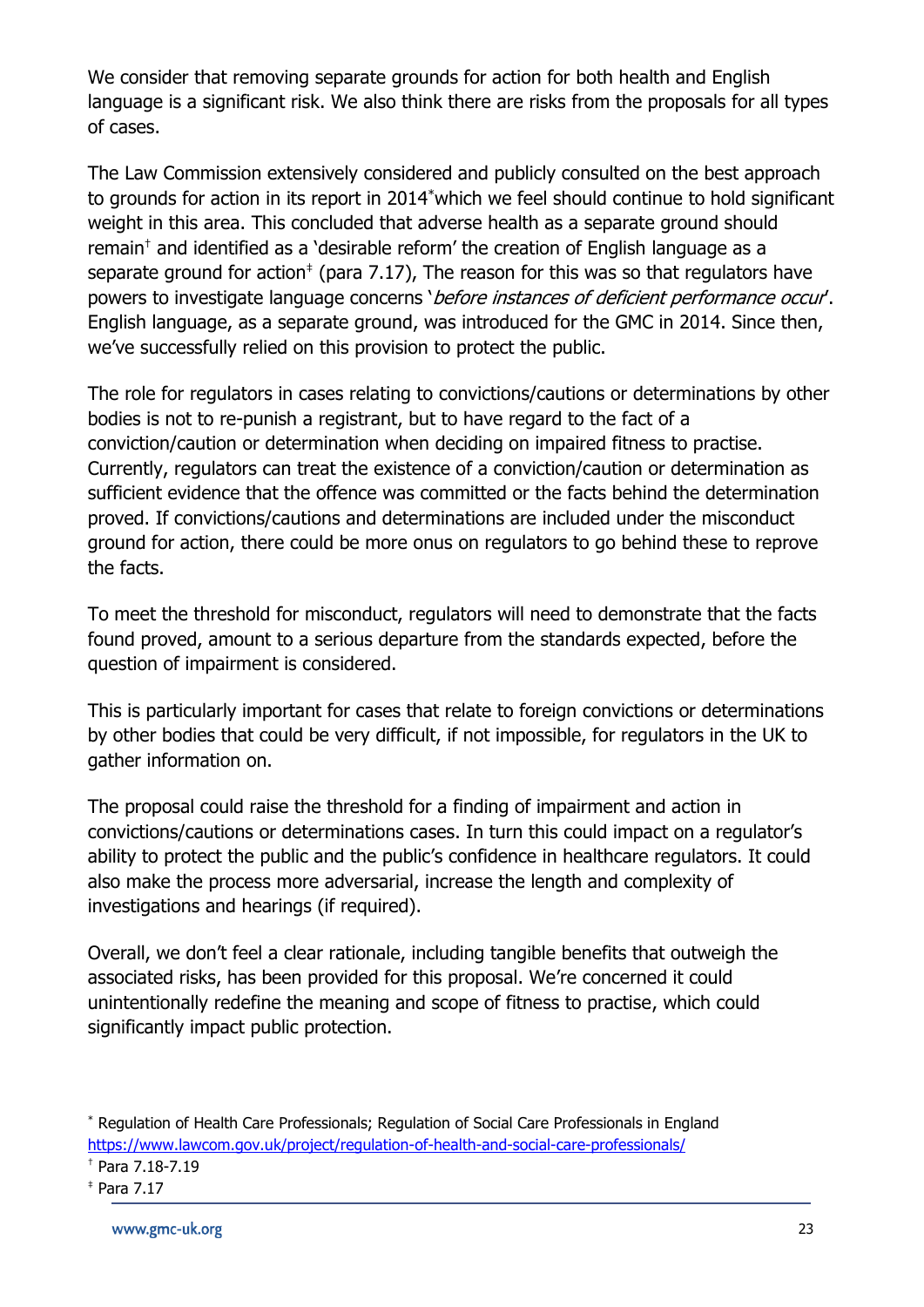### ■ Do you agree that lack of competence and misconduct are the most **appropriate terminology for these grounds for action?**

We don't agree with the underlying principle that two grounds for action is the preferable approach.

If this is ultimately the approach adopted, we would urge the DHSC to clearly set out the parameters of the revised grounds so that regulators, registrants and the public have certainty as to what types of concerns would be included under each ground.

Case law around the current heads of impairment is extensive and well settled, particularly for misconduct and deficient professional performance. The proposals aren't detailed enough for us to understand how existing case law relates to the two grounds for action, and what concerns would be included under each ground for action. Therefore, it isn't possible to determine whether the proposed terminology is appropriate.

### ■ Do you agree that any separate grounds for action relating to health and **English language should be removed from the legislation, and concerns of this kind investigated under the ground of lack of competence?**

We disagree with the proposal and don't support the removal of separate grounds for adverse health and English language from the legislation.

To protect the public, regulators must be able to take action to address a risk to the public before harm or specific clinical incidents have occurred. This is particularly relevant for cases related to a registrant's adverse health or lack of knowledge of English language, where we know that concerns can give rise to risks which could be managed before any harm occurs. We'd be concerned if we were only able to take action in these cases where we had evidence of harm having occurred either through a performance/competence or misconduct concern.

For example, currently, to investigate concerns about a registrant's knowledge of English language, they're required to take a language assessment and achieve a specific standard. Not achieving that standard, is primary evidence of fitness to practise impairment under the current English language head of impairment. However, the consultation proposal means a regulator must show that the registrant's English language difficulties mean they're impaired due to lack of competence.

We believe this approach could limit regulators ability to investigate concerns to only those where competence/performance issues have already occurred because of the registrant's language/health. This could be mitigated, to an extent, by adopting a broad definition of 'lack of competence' so that it clearly includes cases where a registrant's unrestricted practice poses a real risk of harm. However, even with this step, we still think that the proposal is likely to generate significant challenge and may make the process more, rather than less, adversarial.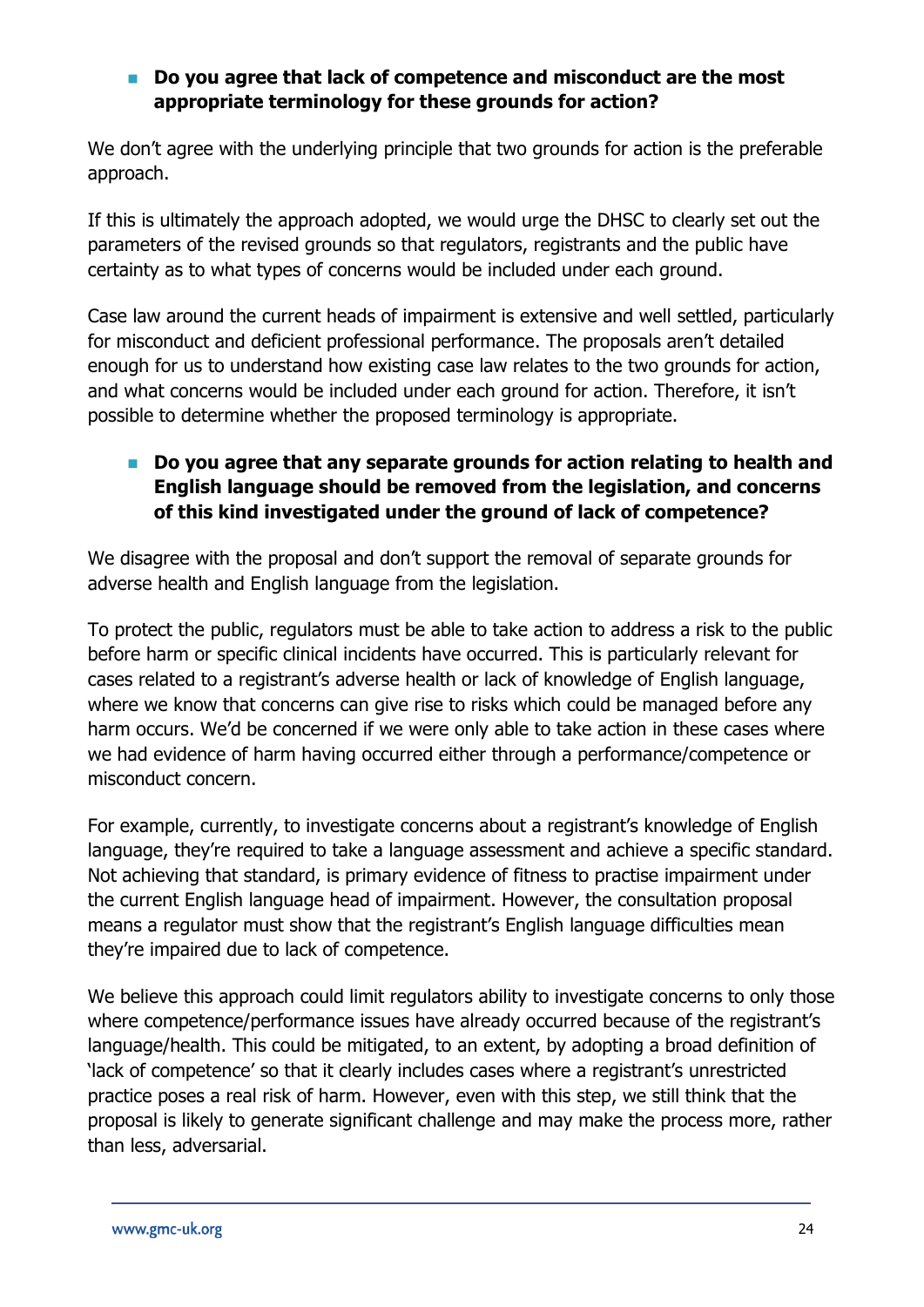Similarly, the approach could make it more difficult to obtain the evidence necessary to demonstrate impaired fitness to practise. In the case of English language, given that the language assessment doesn't assess an individual's language skills in a professional capacity, the regulator could be open to challenge that this evidence alone isn't sufficient to demonstrate impairment by reason of lack of competence. This would therefore require the collection of additional evidence to demonstrate that English language concerns are affecting the individual's competence and/or performance. This generates inefficiency and additional burden for all those involved in the fitness to practise system, and would reduce our ability to take swift action to address concerns which present a risk to the public.

We appreciate that there are finely balanced arguments about the parameters of regulatory action in respect of an ongoing health condition, especially where there are considerations relating to protected characteristics under the Equality Act. We believe that our current approach strikes an appropriate balance in this respect. Action is only taken where a health condition poses a risk to a doctor's ability to practise safely, and in recent years we've carried out significant work to ensure that cases involving health concerns are dealt with in a sensitive and proportionate way. Labelling an unwell registrant as having a lack of competence, would be a step backwards in our approach to sensitive handling of concerns about health matters.

Finally, the removal of separate grounds for adverse health and English Language would also remove the current statutory protection in place that means we cannot remove a registrant from the register where they are found to be impaired solely for adverse health or English language concerns.

### ■ This proposal provides sufficient scope for regulators to investigate **concerns about registrants and ensure public protection?**

We disagree with this proposal as we believe it risks reducing regulators' ability to investigate concerns about registrants and protect the public.

It's vital we're able to act where there's evidence that a registrant poses a risk to patients, before harm occurs or competence issues emerge. We're not satisfied that the proposal provides sufficient scope for regulators to investigate concerns and ensure public protection. Without a separate legal basis for regulatory action, a broad definition of 'lack of competence' may provide more scope for investigation, particularly for health and English language concerns. However, any reform must explicitly protect regulators' ability to take proactive, proportionate action before harm occurs where there's a real risk to the public. We've provided more detail on this risk in our answers above.

We don't think sufficient evidence has been provided to demonstrate that any benefits of a model based on two grounds for action outweigh the risk of creating legal and evidential barriers to regulators investigating, and acting promptly, to protect the public.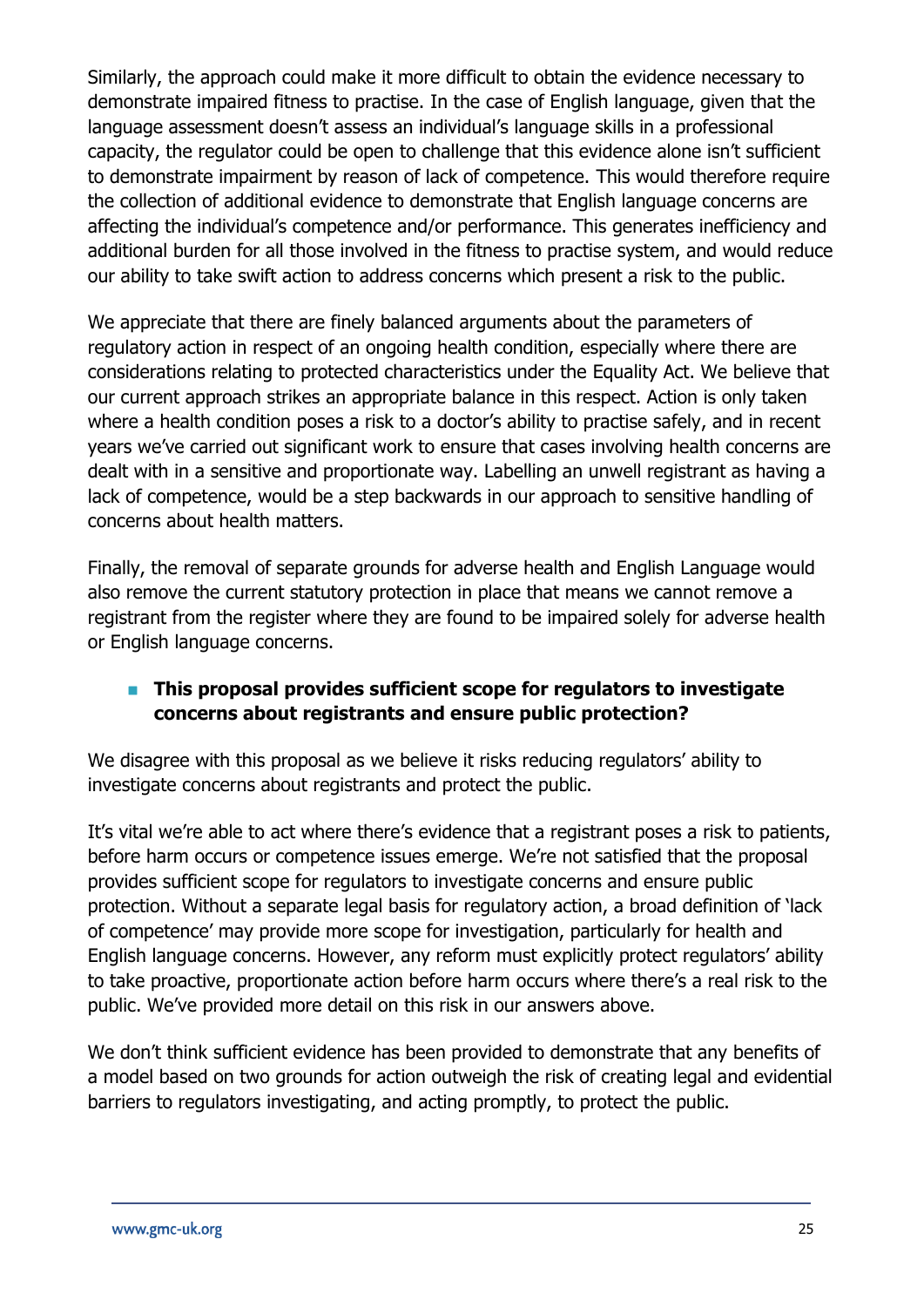### **45. Do you agree or disagree that: • all measures (warnings, conditions, suspension orders and removal orders) should be made available to both Case Examiners and Fitness to Practise panels; and • automatic removal orders should be made available to a regulator following conviction for a listed offence? Please give reasons for your answers.**

We agree that all measures should be made available to both case examiners and fitness to practise panels. We note that the proposals include a defined timeframe of two years for publishing warnings. While we don't disagree with the timeframe, it would be helpful for the DHSC to clarify the rationale for including this in primary legislation.

We agree that automatic removal orders should be available if a registrant has a conviction for a listed offence. This has been our long-standing policy aspiration since 2014 when it was recommended in the Law Commission's report Regulation of Health Care Professionals, Regulation of Social Care Professionals in England. This would better support public protection and public confidence where registrants have a criminal conviction for the most serious offences. It would also reduce the impact on patients and witnesses who may otherwise be expected to attend a public hearing.

We discuss this proposal further in our response to question 52.

### **46. Do you agree or disagree with the proposed powers for reviewing measures? Please give a reason for your answer.**

We support a simplified approach to reviewing measures. We agree that registrants should be able to request an early review of a measure, and for this process to be set out within a regulator's rules.

We'd expect the powers available to case examiners and fitness to practise panels would be to revoke, amend, extend, amend and extend, or substitute a new measure. But we'd welcome further clarification from the DHSC on this point.

### **47. Do you agree or disagree with our proposal on notification provisions, including the duty to keep the person(s) who raised the concern informed at key points during the fitness to practise process? Please give a reason for your answer.**

We agree with the proposed notification provisions. It's important that both registrants and complainants are kept up to date on the progress of a fitness to practise investigation at key decision points. However, there may be times where the information we're able to provide is limited, such as where health concerns can't be shared. We also believe the proposal will enable us to share appropriate information about a fitness to practise investigation with the registrant's Responsible Officer and employer(s).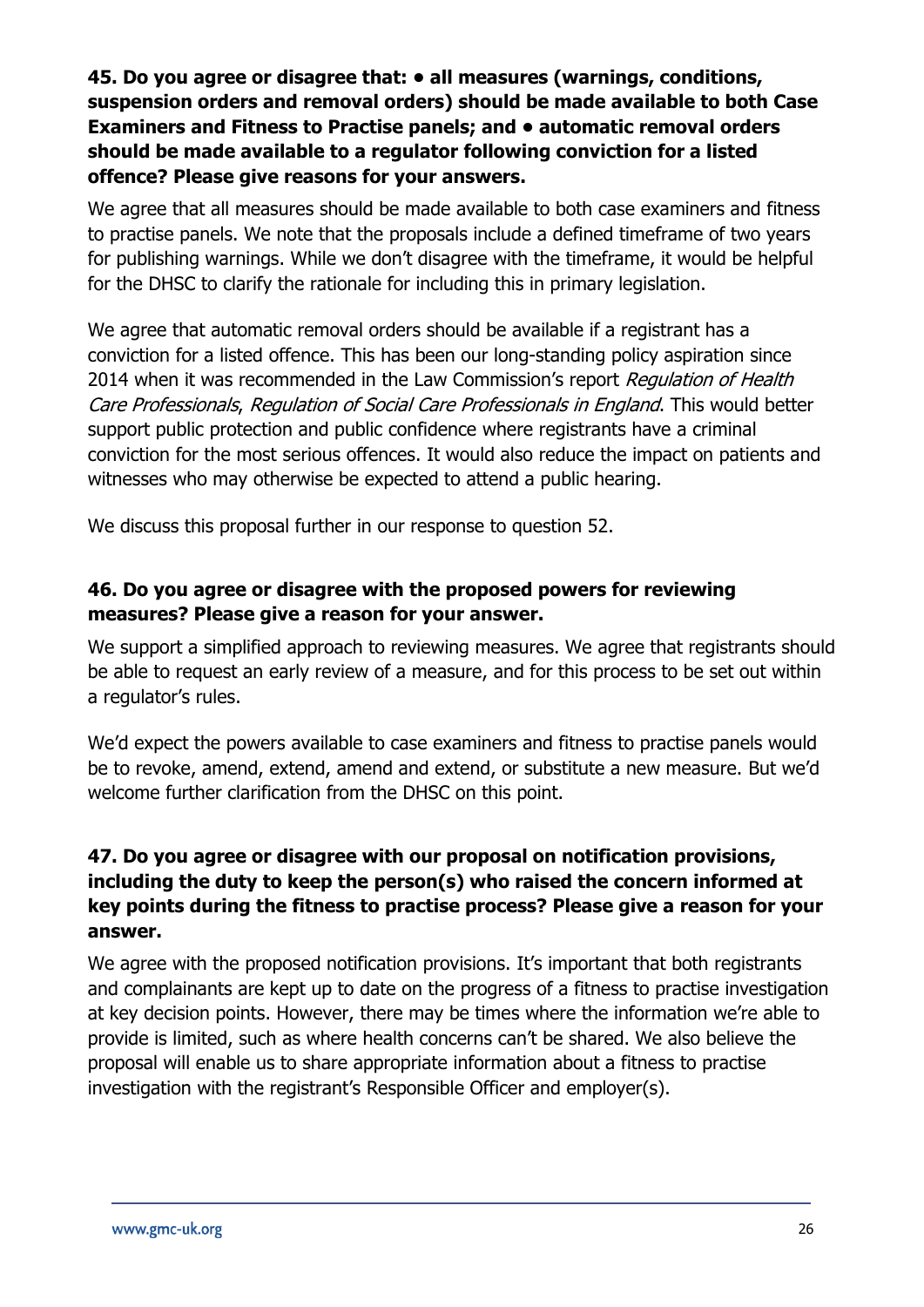### **48. Do you agree or disagree with our proposal that regulators should have discretion to decide whether to investigate, and if so, how best to investigate a fitness to practise concern? Please give a reason for your answer.**

We agree that regulators should have discretion to decide whether and how to investigate a concern. The proposal gives regulators appropriate and proportionate powers to be able to target our activities, allowing us to reach swift and effective outcomes to protect the public. This also enables us to build on our successful provisional enquiries model, where we carry out a limited investigation of a complaint to determine whether a full investigation is needed.

We currently have to undertake prescriptive investigation steps for every allegation that a registrant's fitness to practise is impaired, even where it's clear that no regulatory action will be required. Providing us with discretion to investigate would minimise the unnecessary burden on registrants, those who raise concerns and others involved. It will also provide greater clarity about when we may and may not need to investigate concerns.

### **49. Do you agree or disagree that the current restrictions on regulators being able to consider concerns more than five years after they came to light should be removed? Please give a reason for your answer.**

We agree with the proposed removal. The five-year rule, as set out in our current legislative framework, has been an ongoing source of frustration for many complainants. This rule was highlighted by the Paterson Inquiry and the Independent Medicines and Medical Devices Safety Review in 2020 as a potential barrier to public protection. We believe that cases should be investigated on the merits of evidence and the risk to public protection, not an arbitrary time-limit, and support removal of the rule as part of the wider changes being proposed.

### **50. Do you think that regulators should be provided with a separate power to address non-compliance, or should non-compliance be managed using existing powers such as "adverse inferences"? Please give a reason for your answer.**

We strongly support separate powers to address non-compliance. Cooperating with formal inquiries and complaints procedures, and engaging with your regulator, are core principles of professional standards and regulation\* .

Our non-compliance powers were introduced in 2015. They enable us to take action when a doctor refuses to cooperate with an assessment or comply with a request to provide information and that refusal prevents us from carrying out the investigation needed to determine if their fitness to practise is impaired. As this gap presents a significant patient safety risk, it's vital that our powers in this area are maintained. They are a proportionate and effective mechanism to protect the public. Between July 2016 and December 2020, 31

<sup>\*</sup> Good Medical Practice paragraph 73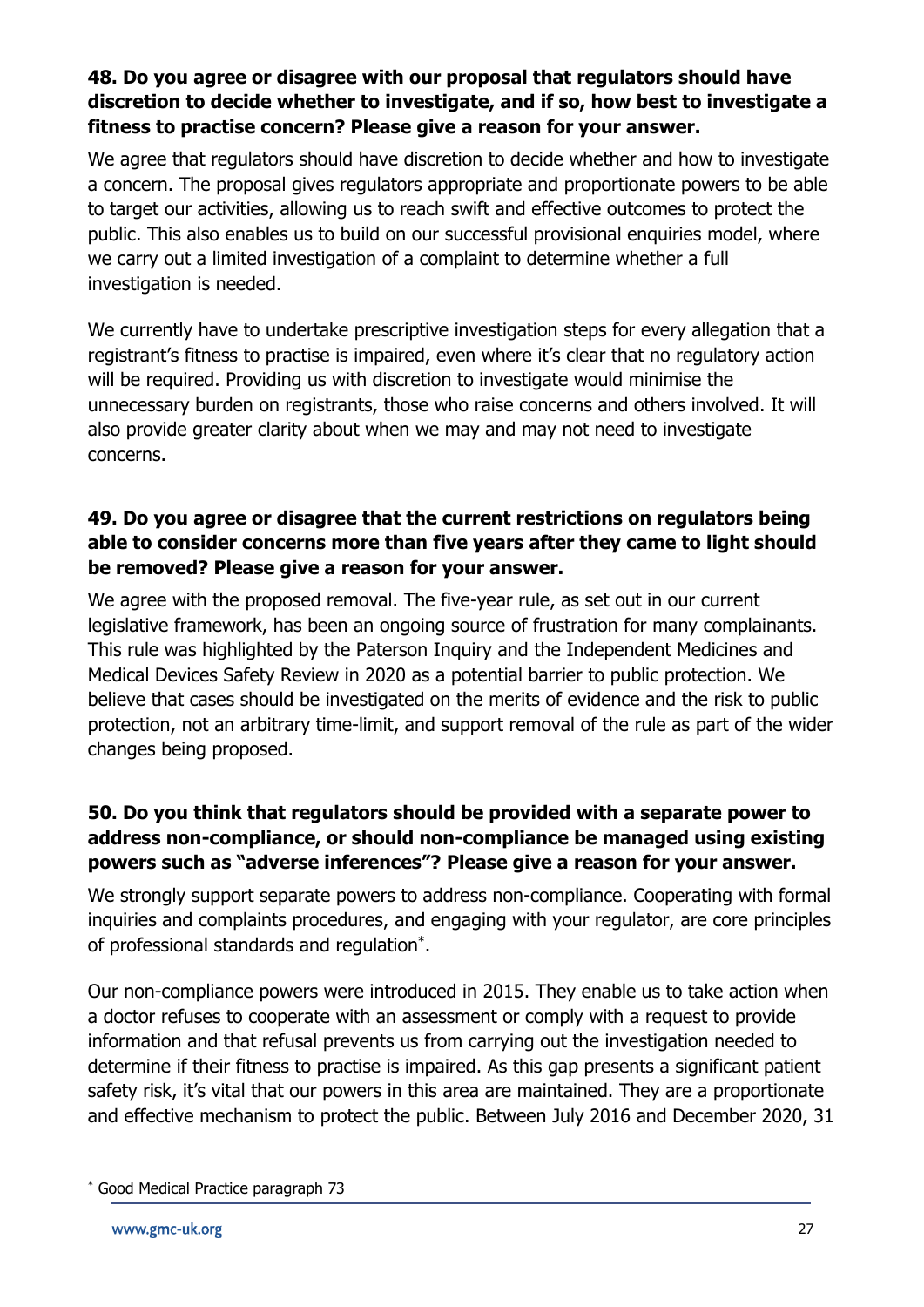of 37 non-compliance cases heard by the MPTS concluded with a finding of noncompliance, and either conditions or suspensions were put in place to address a risk to public protection.

In an adverse inference model, a panel has the power to draw an adverse inference where a registrant hasn't complied with a direction or request for information. But this forms only one part of the overall evidence that a panel uses to make their decision on the case and a finding of impairment. There's a real risk that the regulator may be impeded from obtaining sufficient evidence to meet the test for a panel referral on the grounds of impairment. In cases where a panel referral can be made, there's a risk that the panel may not feel able to draw an adverse inference from the registrant's failure to comply, or they may not feel able to attribute enough weight to the adverse inference to make a finding of impairment to protect the public.

This leaves the regulator unable to protect the public as a result of the registrant obstructing the investigation process by not complying with the core principles of professional regulation.

Under an adverse inference model, we may not have been able to protect the public in the 31 cases highlighted above. It's also important to note that we faced challenges in successfully prosecuting these types of cases before we obtained our non-compliance powers in 2015.

### **51. Do you agree or disagree with our proposed approach for onward referral of a case at the end of the initial assessment stage? Please give a reason for your answer.**

We agree that registrants should be offered an opportunity to provide written submissions ahead of the decision to refer a case to a case examiner. We also agree that registrants should have an opportunity to provide written submissions at any point during an initial assessment. And, we support the power for regulators to seek written submissions from the person who raised the concern, where appropriate.

We are supportive of the need for regulators to make rules in this area, including the proposals for what the rules need to include.

### **52. Do you agree or disagree with our proposal that regulators should be given a new power to automatically remove a registrant from the Register, if they have been convicted of a listed offence, in line with the powers set out in the Social Workers Regulations? Please give a reason for your answer.**

As we outline in our answer to question 45, we agree that regulators should be given a new power to automatically remove a registrant from the register if they've been convicted of a listed offence.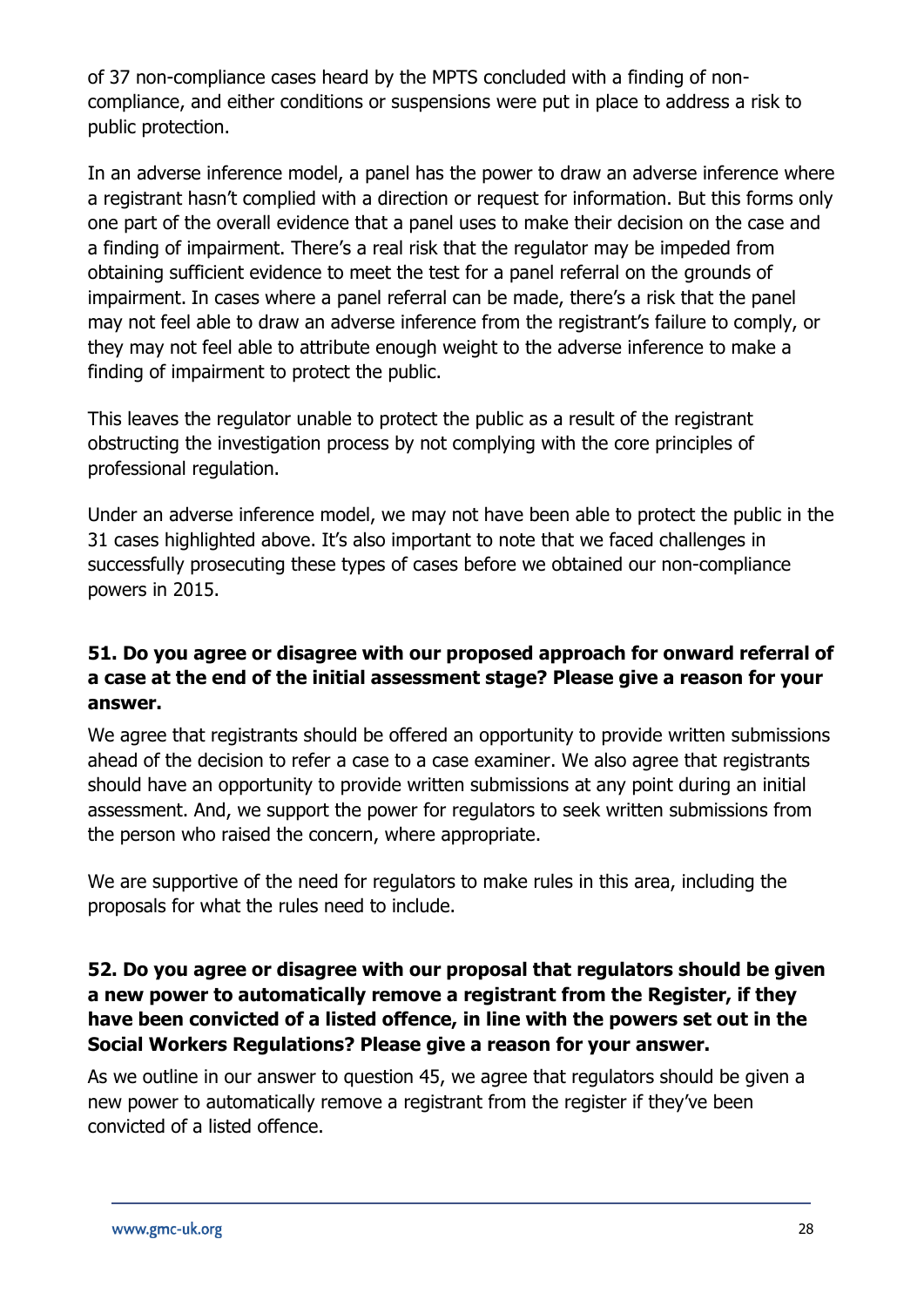We agree that the powers should take the same form as those in the Social Work England framework. We also agree that the list of offences should not include convictions for gross negligence manslaughter (GNM).

### **53. Do you agree or disagree with our proposals that case examiners should:**

### ■ have the full suite of measures available to them, including removal **from the register?**

We agree that case examiners should have the full suite of measures available to them, including removal from the register. Regulation exists to protect the public. Where a registrant is willing to accept a measure proposed by the case examiner, public protection is achieved in a less adversarial way. Resolving cases through accepted outcomes enables swift and effective action to protect the public. It also brings a quicker final resolution for the person who raised the concern, and the registrant.

Where there's a dispute between a registrant and the case examiner, or where a case examiner isn't able to make a decision on the basis of written submissions, a fitness to practise panel will make a determination on the case and impose measures.

### ■ make final decisions on impairment if they have sufficient written **evidence and the registrant has had the opportunity to make representations?**

We agree with this proposal.

The ability for case examiners to make a finding of impairment is essential to them being able to propose a final measure. It will support the process for registrants to accept final measures that restrict their ability to practise meaning that cases can be resolved in a swifter, less adversarial way.

To decide on impairment, case examiners must have sufficient written evidence. The registrant must also have an opportunity to make representations.

To ensure this is a clear and fair process, case examiners will make decisions based on the same assessment of impairment that fitness to practise panels use. This consistency will give registrants and the public confidence that case examiner decisions are as robust as those made by fitness to practise panels, and that the public is equally protected through both processes.

### ■ be able to conclude such a case through an accepted outcome, where **the registrant must accept both the finding of impairment and the proposed measure?**

We strongly support proposals for case examiners to conclude cases through accepted outcomes. It is important to note that the accepted outcome process is not a negotiation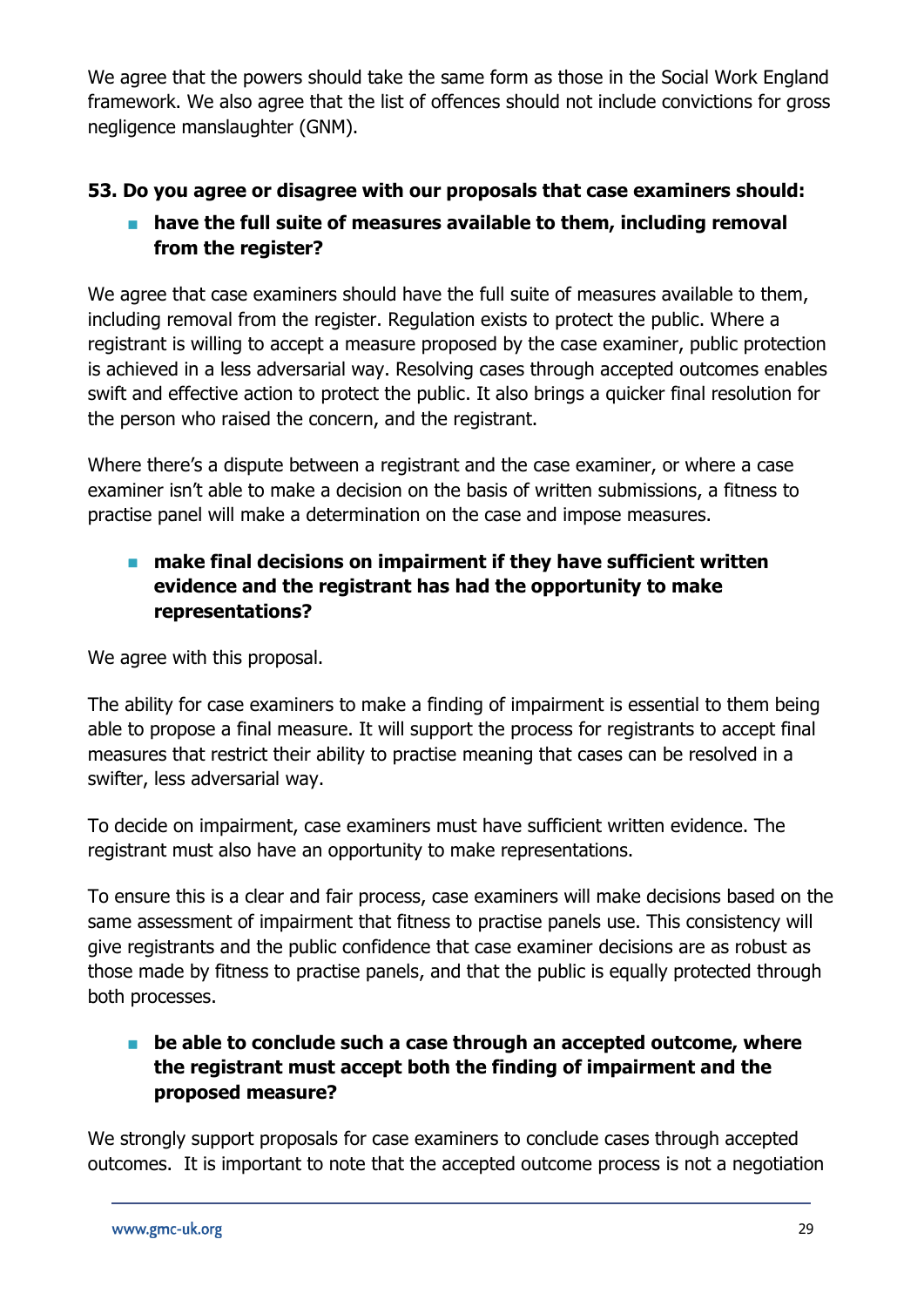between regulator and registrant, and the case examiner will propose the measure necessary to protect the public. We agree that within the process for offering registrants accepted outcomes it is right for a registrant to agree to both the case put to them (including a finding of impairment) and the proposed measure to ensure a robust process that the public can have confidence in.

### ■ be able to impose a decision if a registrant does not respond to an **accepted outcomes proposal within 28 days? Please give a reason for your answers.**

We agree with this proposal. Where a registrant isn't engaging with the fitness to practise process by not responding to a case examiner's accepted outcome proposal, this shouldn't impede a regulator's ability to put measures in place to protect the public.

When applying this proposal, the regulator should make all reasonable efforts to notify the registrant of the case examiner's decision. The information they provide must enable the registrant to understand the consequences of not responding.

This process would only apply where the registrant has previously been informed of decisions at key stages of the fitness to practise investigation, before they're notified of the case examiner's accepted outcome proposal.

### **54. Do you agree or disagree with our proposed powers for Interim Measures, set out above? Please give a reason for your answer.**

We agree with the proposed powers in principle but would welcome further clarification on some areas. There are benefits in a model for interim measures that's consistent across all health and care professional regulators. We also support the extension of our current powers - for interim measures and reviews of interim measures - to case examiners using the accepted outcome process.

We aren't opposed to a new registrant right of appeal against an interim measure imposed by an interim measure panel, or fitness to practise panel, (to the High Court in England and Wales, the Court of Session in Scotland or the High Court in Northern Ireland) providing the measure stays in effect during the appeal period, and until the determination of any appeal. This ensures that public protection is maintained throughout the entire appeal process.

We'd welcome greater clarity from the DHSC on the suggestion that regulators shouldn't be required to wait for written submissions before an interim measure comes into effect. We're unsure of the benefits of this proposal, and we're not sure how this power would be used in practice, especially as we understand that an interim measure proposed by a case examiner will only come into force if agreed by the registrant. We think it would be more effective to provide regulators with the power to set, on a case by case basis as necessary, a period that it considers reasonable for a registrant to provide written submissions. This would enable cases to be heard swiftly where it's necessary to protect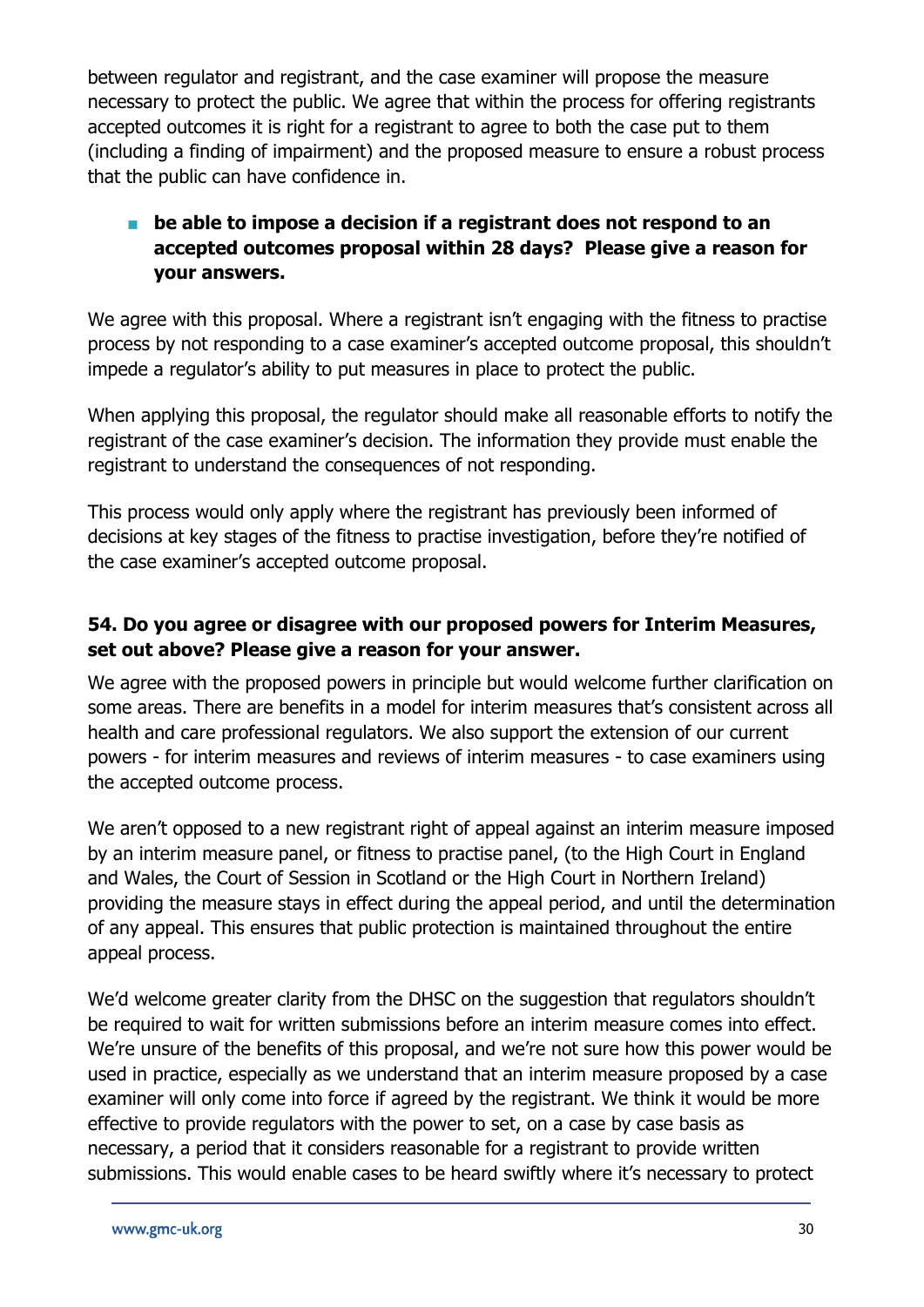the public. It would also provide registrants with an opportunity for written submissions to be considered.

We're unclear whether the consultation proposes a duty or a power for regulators to be responsible for notifying the person who raised a concern about interim measures decisions. Paragraphs 286 and 289 indicate it would be a duty, because a regulator would be required to notify the person who raised a concern about interim measure decisions. In contrast, paragraph 333 indicates it would be a power because it suggests the regulator 'may' inform the person who raised the concern. We don't object to either approach, however it would be helpful for the DHSC to clarify the proposal.

### **55. Do you agree or disagree that regulators should be able to determine in rules the details of how the Fitness to Practise panel stage operates? Please give a reason for your answer.**

We agree that regulators should determine, in rules, the details of how the fitness to practise panel stage operates. This would provide the flexibility and autonomy that the reforms aim to deliver. It means we'd be able to adapt and improve our processes, subject to public consultation, over time. This would enable us to reflect societal change, to address emerging gaps in public protection, or to introduce improvements to support those who've raised concerns, registrants or others involved in the fitness to practise process.

We agree with the proposal, in paragraph 345, to require regulators to hold fitness to practise hearings which are accessible. We believe this should include virtual hearings. However, we think it would be appropriate for regulators to be provided with enforcement powers if information from public hearings, held virtually or otherwise, was used inappropriately. We note that these powers are available to courts and tribunals.

Several powers related to the running of fitness to practise hearings aren't covered by the consultation document but are currently provided for in our primary legislation. These include:

- case management powers
- powers for preliminary hearings
- enforcement powers, including powers to award costs, make adverse inferences, and exclude evidence.

It would be helpful for the DHSC to confirm that the new legislative framework will provide regulators with these powers, or enable regulators to make rules covering these areas, to ensure that we can continue to modernise adjudication processes.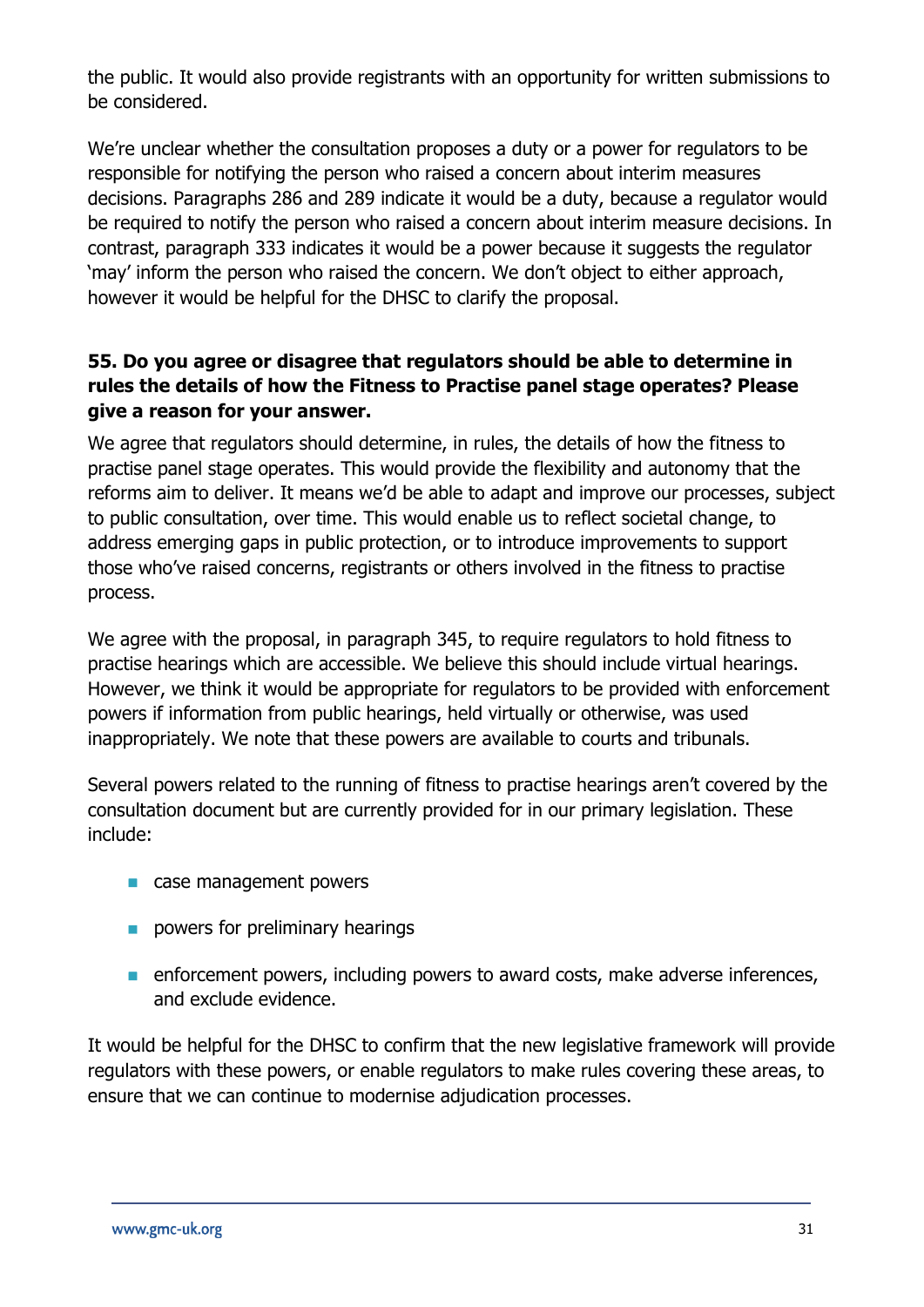### **56. Do you agree or disagree that a registrant should have a right of appeal against a decision by a case examiner, Fitness to Practise panel or Interim Measures panel? Please give a reason for your answer.**

We'd welcome clarification on some areas. We recognise that registrant rights of appeal are proposed for decisions where:

- an outcome is imposed on a registrant including non-responding decisions by a case examiner
- interim measure decisions are made by an interim measure or fitness to practise panel
- decisions are made by fitness to practise panels where they've found a registrant's fitness to practise to be impaired, and a measure has been imposed.

We're less clear about the rationale for giving registrants a right of appeal where they've already agreed an outcome with the case examiner through the accepted outcome process. We think this could undermine a regulator's acceptance of a proposed measure, which risks reducing the public's confidence in the accepted outcomes model, thereby undermining the DHSC's objective for introducing the accepted outcome process.

In addition, we'd welcome greater clarity on how a registrant's right to appeal an accepted outcome interacts with a right for them to also request a review of a case examiner decision, under the Registrar Review proposals. We'd be concerned if there were two different routes available for a registrant to challenge the same decision, as this could be confusing to the public and registrants as well as being legally and operationally complex to manage.

The proposals don't include a timeframe within which a registrant could lodge an appeal to the High Court in England and Wales, the Court of Session in Scotland, or the High Court in Northern Ireland. We assume it would be 28 days, which is the current timeframe for registrants, and that it would be included in the primary legislative framework. However, it would be helpful for the DHSC to clarify this.

The proposals don't include information about the grounds on which a registrant can appeal an automatic removal, following a criminal conviction for a listed offence. We note that the Social Work England regulations limit appeals against automatic removal on the grounds where a determination was based on an error of fact or of law\* . We'd support a model with the same limited grounds for appeal, given the administrative nature of the determination being appealed.

Social Workers Regulations 2018, regulation 27(1)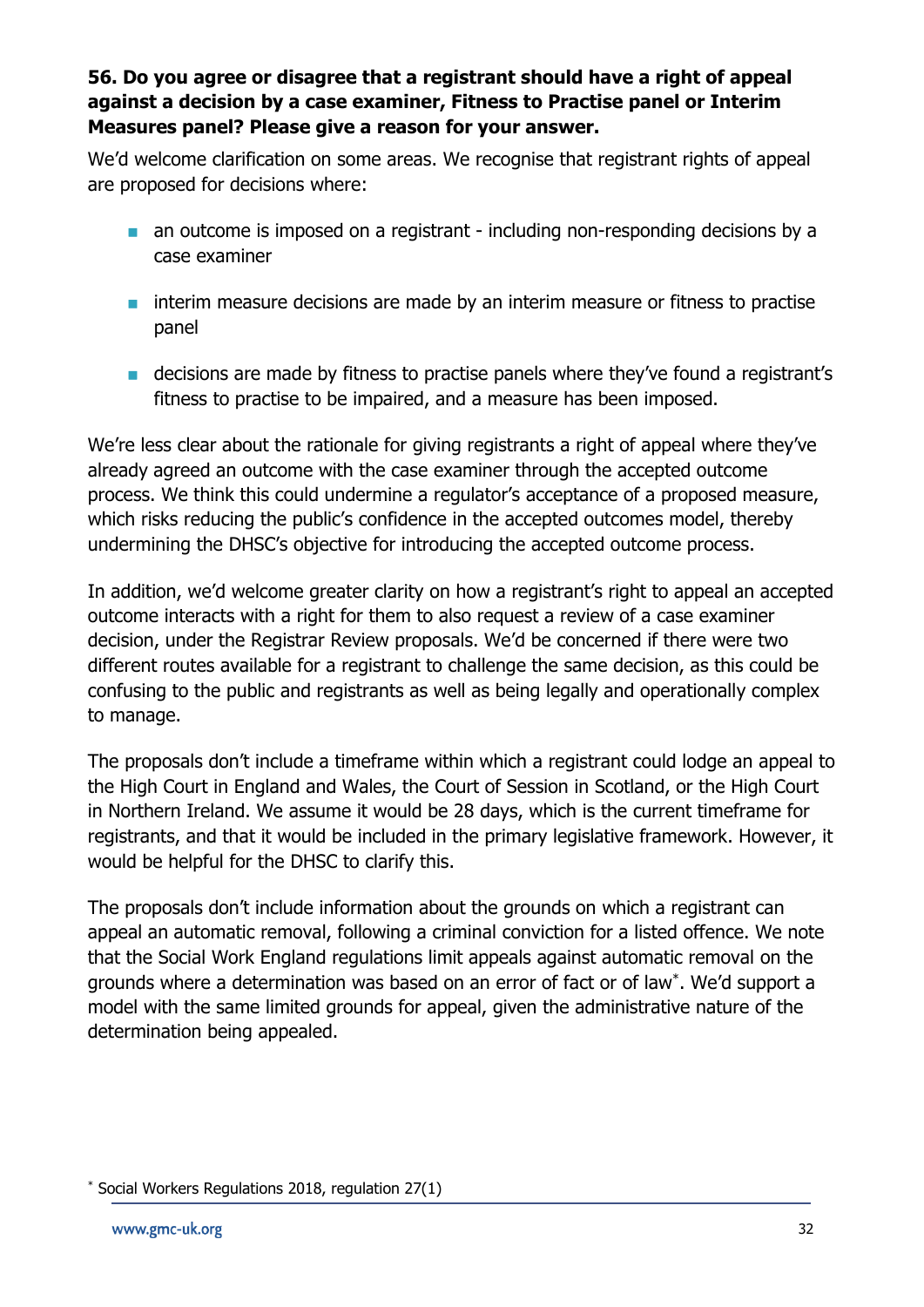### **57. Should this be a right of appeal to the High Court in England and Wales, the Court of Session in Scotland, or the High Court in Northern Ireland? Please give a reason for your answer.**

We don't object to this being a right of appeal to the High Court in England and Wales, the Court of Session in Scotland, or the High Court in Northern Ireland. We recognise this is consistent with our current framework for most appeals.

### **58. Do you agree or disagree that regulators should be able to set out in Rules their own restoration to the register processes in relation to fitness to practise cases? Please give a reason for your answer.**

We agree that regulators should have flexibility to set rules, subject to public consultation, to enable us to adapt and improve our process over time.

While the consultation doesn't refer to powers for restoration decisions, we assume case examiners and fitness to practise panels would have powers to approve or reject applications for restoration; and for the regulator to request further information and gather evidence where this is required.

The proposals don't reference our current power to indefinitely suspend a registrant's ability to make further restoration applications. It would be helpful for the DHSC to clarify its position on this.

### **59. Do you agree or disagree that a registrant should have a further onward right of appeal against a decision not to permit restoration to the register? Please give a reason for your answer.**

We don't object to this proposal. However, we don't think a two-stage appeal model is needed. Our preference is for a direct right of appeal to the High Court in England and Wales, the Court of Session in Scotland, or the High Court in Northern Ireland.

An additional internal appeal stage isn't proportionate, or consistent with the registrant appeal model for the rest of fitness to practise decisions. We don't believe the two-stage model has clear benefits, and as such it would cause unnecessary confusion for registrants and the public. The consultation also doesn't mention the grounds or timeframe within which a registrant could lodge an appeal against a decision not to permit restoration to the register. We'd expect that both areas would be included in the primary legislation.

In our answer to question 58, we noted that the proposals don't mention our existing power to indefinitely suspend a registrant's ability to make further restoration applications where that registrant has made a second unsuccessful restoration application. If this ability is retained, we'd also expect a registrant's current right of appeal against that decision to be provided for in primary legislation. It would be helpful for the DHSC to confirm its position on this.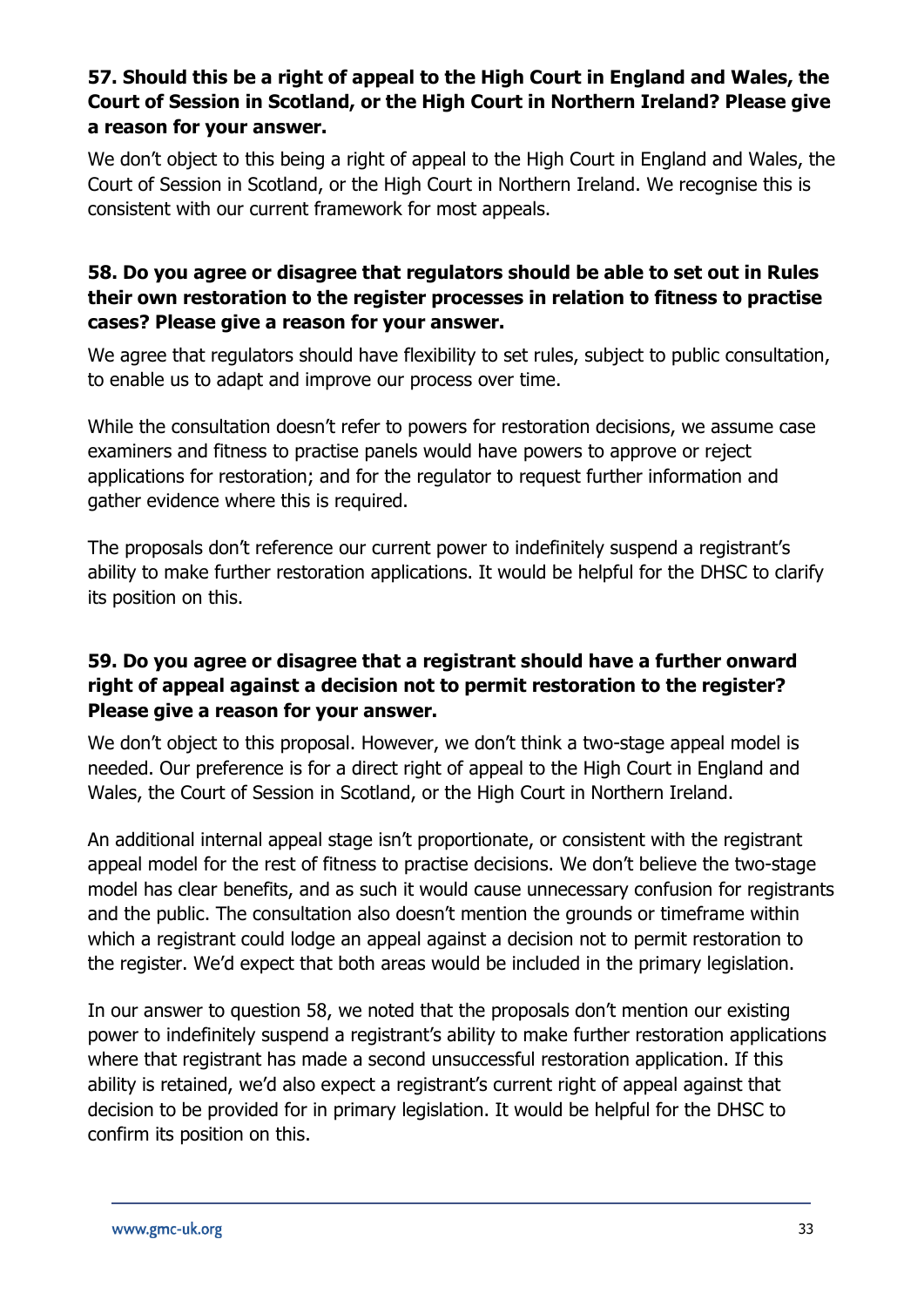### **60. Should this be a right of appeal to the High Court in England and Wales, the Court of Session in Scotland, or the High Court in Northern Ireland? Please give a reason for your answer.**

We don't object to the proposal for rights of appeal to be to the High Court in England and Wales, the Court of Session in Scotland, or the High Court in Northern Ireland and recognise that this is consistent with our current framework for most appeals.

### **61. Do you agree or disagree that the proposed Registrar Review power provides sufficient oversight of decisions made by case examiners (including accepted outcome decisions) to protect the public? Please provide any reasons for your answer.**

We agree that the Registrar Review power provides sufficient oversight of decisions made by case examiners, including accepted outcome decisions.

It provides a proportionate mechanism for regulators to be able to review decisions. This will enable us to put things right, where necessary, through a process that's swifter and less adversarial than an appeal route.

It also provides effective oversight of decisions made by case examiners, although it's only one of several components that will provide oversight of case examiner decisions. Decisions by case examiners will be published, as panel decisions are. Regulators already have well established internal quality audit processes. In addition, they'll commission independent third-party audits, and be subject to both audit and annual performance review by the PSA.

We've used a similar Registrar Review power in our current procedures for many years. The approach is simple, easy to access and is well used by patients.

We agree that the current framework can be extended to cover the broader range of accepted outcome decisions made by case examiners. We also note the recent publication of the PSA's Review of Social work England's process for 'accepted outcomes' in fitness to practise cases. While this identified learning points to further improve the accepted outcomes process, the audit concluded that the process saved time and reached appropriate outcomes (while noting that certain types of cases - where facts were disputed - should be referred for adjudication).

Swift, conclusive, fitness to practise decisions are important to public protection but mistakes can happen. When this occurs, it's important they're put right quickly and effectively. We're concerned that the proposals don't include a timeframe for requesting a review of decisions under the Registrar Review power. We think it is essential that reasonable and proportionate timeframes are set. It would be helpful for the DHSC to clarify its policy intention, as the timeframe for requesting a Registrar Review could significantly impact how far the power meets the principles we have set out above.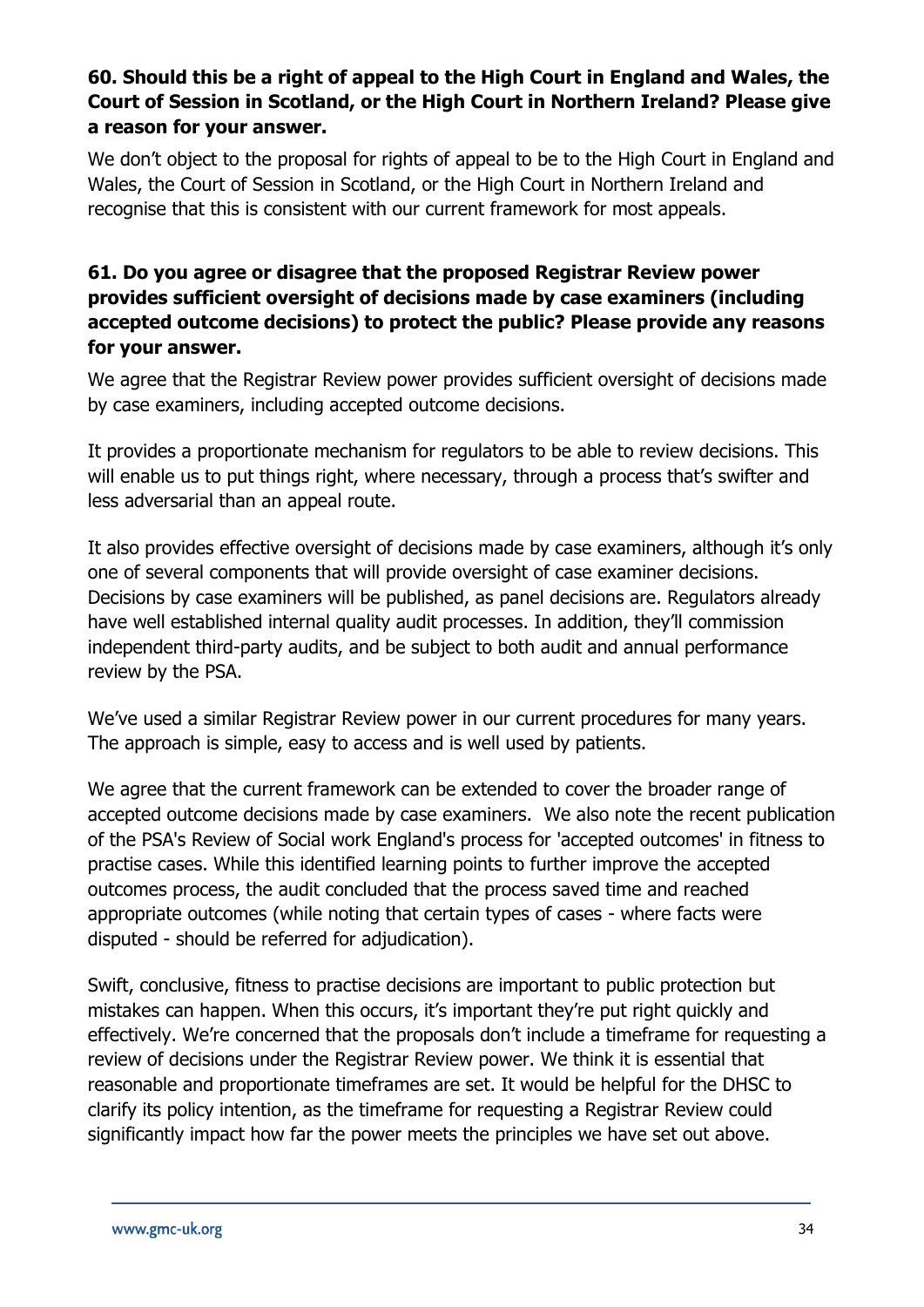We're also concerned about the interaction between this proposal, and the proposal for a registrant right of appeal against an accepted outcome measure that they've previously agreed with a case examiner. As we highlighted in our answer to question 56, we don't think there should be two different routes for a registrant to challenge the same decision. This could be confusing to the public and registrants, as well as being legally and operationally complex to manage. The proposals should specify a single route for a registrant to challenge an accepted outcome.

We note that interim measure decisions by case examiners are included within the scope of registrar review provisions. We question whether this is necessary given that registrants are able to request an early review of an interim measure.

### **62. Under our proposals, the PSA will not have a right to refer decisions made by case examiners (including accepted outcome decisions) to court, but they will have the right to request a registrar review as detailed above. Do you agree or disagree with this proposed mechanism? Please provide any reasons for your answer.**

As we set out our response to question 61, we support the introduction of accepted outcomes noting that the proposals are designed to establish a less adversarial fitness to practise process and a proportionate mechanism for effective public protection.

We agree that anyone, including the PSA, should have the right to request a Registrar Review if they are concerned about the outcome of the investigation.

Effective internal review procedures are good practice and routine in a range of public bodies, reducing recourse to the Courts, and promoting confidence in administrative and other public body decision making. They also provide direct access for patients and the public unlike appeals to the Courts in which individuals play no part. We have used a registrar review process since 2004, where patients are able to request a review of cases closed during the initial assessment (Triage) and for cases that are closed, with no action, following investigation. The process works well and since 2013 (we do not have data for before this point) we have received 4,136 requests for review leading to 305 decisions being reopened.

Over the past ten years, we have introduced a series of measures to further support complainants throughout our procedures. This includes the introduction of our Patient Liaison Service in 2015 to provide an opportunity to explain our investigation process and subsequent decision, as well as any questions the complainant may have. We have used these meetings to gather learning about how our procedures meet the needs of patients and the public and to drive improvement, for example, a joint campaign with Mencap to improve the understanding of doctors about treating patients who lack mental capacity and a range of improvements to how we respond to complaints about their care. This service will also be able to meet with patients to explain in detail any accepted outcome decisions and the right to request a Registrar Review of that decision. And we will also consider expanding the PLS to accommodate this if required.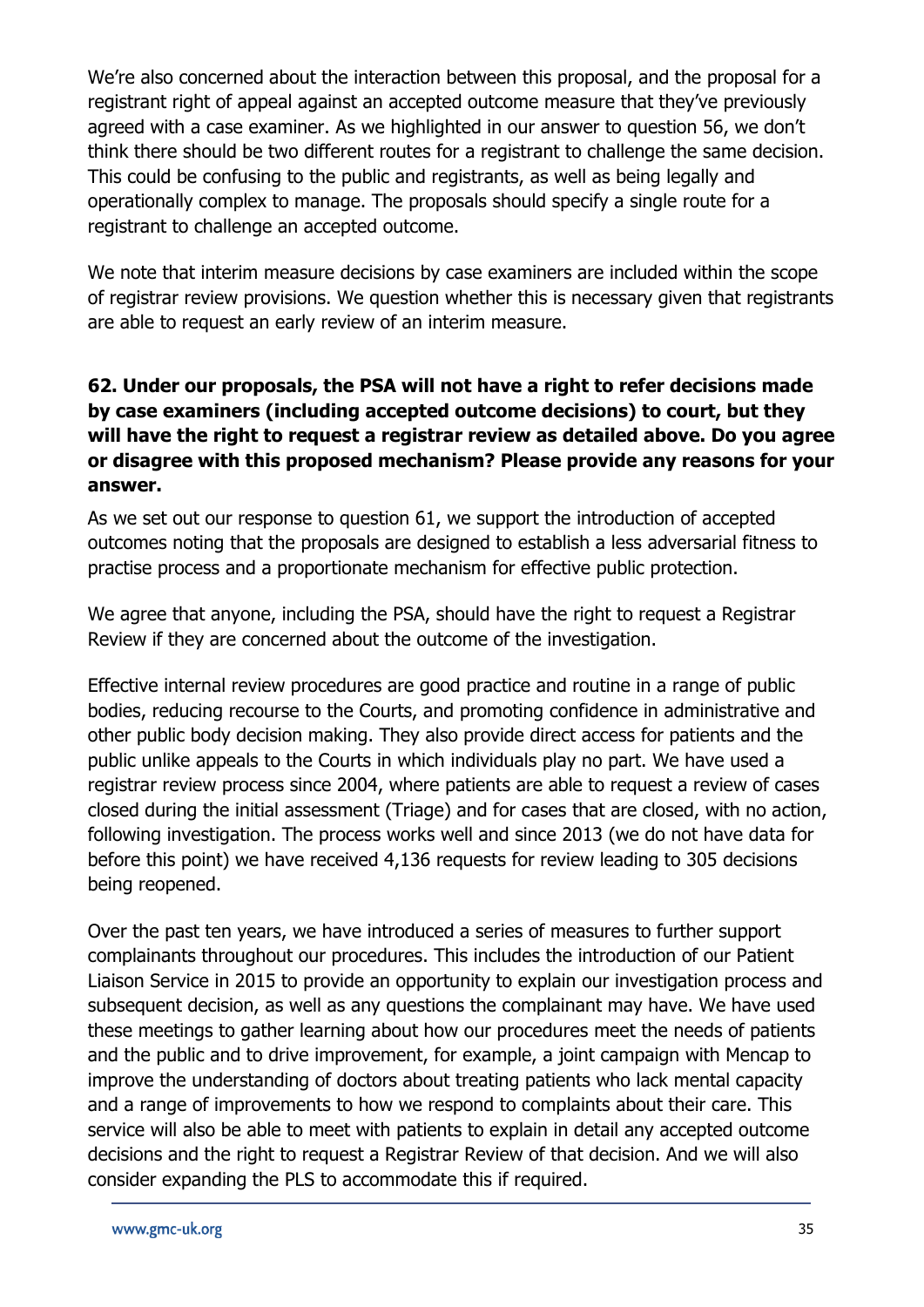We believe that the Registrar Review, together with our wider quality assurance processes referred to in our answer to question 61, provides the right framework for scrutiny and challenge of decisions made by case examiners, and we do not believe that there is a case for a specific PSA right of appeal which would replicate the lengthy and bureaucratic Court processes that the reforms are seeking to reduce. Providing a right of appeal, as well as the right to request a review, could increase the time it takes for patients to get a resolution to their complaint. It may also increase the frequency of more adversarial panel hearings if registrants are less willing to agree an accepted outcome due to the risk of a prolonged appeal.

We agree that it is essential that the accepted outcomes approach holds the confidence of all stakeholders as a robust and fair system, and that we review and learn from experience in its use. We would expect the existing arrangements for audit and performance review undertaken by the PSA to provide an opportunity to review our use of accepted outcomes and to identify any further learning points for our decision making in this regard (and we note the PSA's recent audit of accepted outcome decisions taken by Social Work England as an example of this approach).

### **63. Do you have any further comments on our proposed model for fitness to practise?**

No.

### **MAPs**

### **64. Do you agree or disagree with the proposed approach to the regulation of PAs and AAs? Please give a reason for your answer.**

We agree with the proposed approach to the regulation of Physician Associates (PAs) and Anaesthesia Associates (AAs).

As we noted in our response to the DHSC's consultation in 2017, The regulation of Medical Associate Professionals in the UK, regulation plays an important role in letting patients and employers know that healthcare professionals are safe to practise; and that they can be held to account if serious concerns are raised about their conduct or performance.

While voluntary registers, administered by the Faculty of Physician Associates and Royal College of Anaesthetists, have helped to professionalise PA and AA roles and promote patient protection, by definition they can't reach those who choose not to be regulated. They also can't enable definitive action to be taken when concerns are raised.

Statutory regulation means that we can build on their work and help drive up standards in these roles. It will also provide assurance to patients, employers and other regulated professionals who place their trust in PAs and AAs.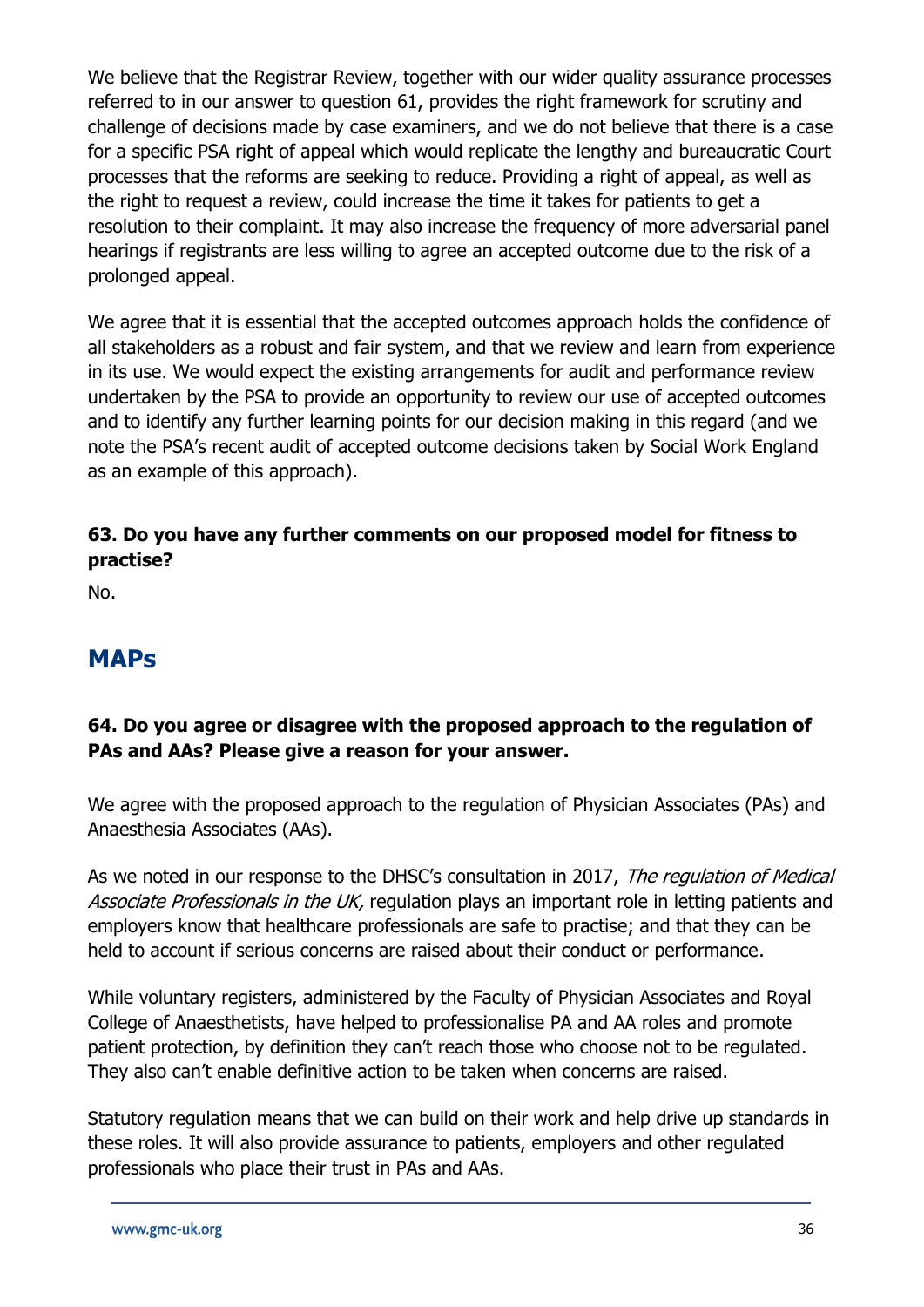The framework outlined in the consultation document is consistent with the regulation of other healthcare professionals. And we agree that PAs and AAs should be regulated in the same way as other groups of registrants.

### **65. In relation to PAs and AAs, do you agree or disagree that the GMC should be given a power to approve high level curricula and set and administer exams? Please give a reason for your answer.**

We agree that we should be given a power to approve high level curricula, and set and administer exams, for PAs and AAs.

There are 35 institutions across the UK running courses leading to the award of a PA qualification, and a single institution providing courses leading to an AA qualification. We expect that these numbers will increase following the introduction of statutory regulation. It's essential that each course covers the same curriculum to ensure that individuals are gaining the knowledge and skills required for safe and effective practice.

As practice evolves for AAs and PAs, their knowledge, and skills, will need to keep pace. It's therefore essential that we retain the flexibility to review and reapprove high level curricula for PAs and AAs as required.

As we said in our answer to question 19, we support the proposal for an express power to set and administer exams that either lead to registration or an annotation. For PAs and AAs, this power will enable us to continue the UK wide exams for PAs currently administered by the Royal College of Physicians. It will also support the development of an equivalent assessment for AAs. Ensuring that all PAs and AAs meet a defined threshold before registration will help us uphold the standards we expect of every individual entering our register, whether they have qualified in the UK or overseas.

### **66. Do you agree or disagree with the transitional arrangements for PAs and AAs set out above? Please give a reason for your answer.**

We agree with the proposed transitional arrangements. We've worked closely with DHSC, the FPA and the RCoA to plan the timely transfer of the voluntary registers held by both organisations to our register.

The proposed transitional arrangements are in line with the approach taken by other UK regulators when bringing new professions into regulation. They balance the rights of established practitioners with the need to protect patients and the integrity of the register.

To ensure that patients and employers can have confidence that individuals listed on the register are fit to practise, it's essential that any concerns are identified as part of the transitional process. We're seeking to do this by requiring PAs and AAs to make a fitness to practise declaration when they apply to join the register.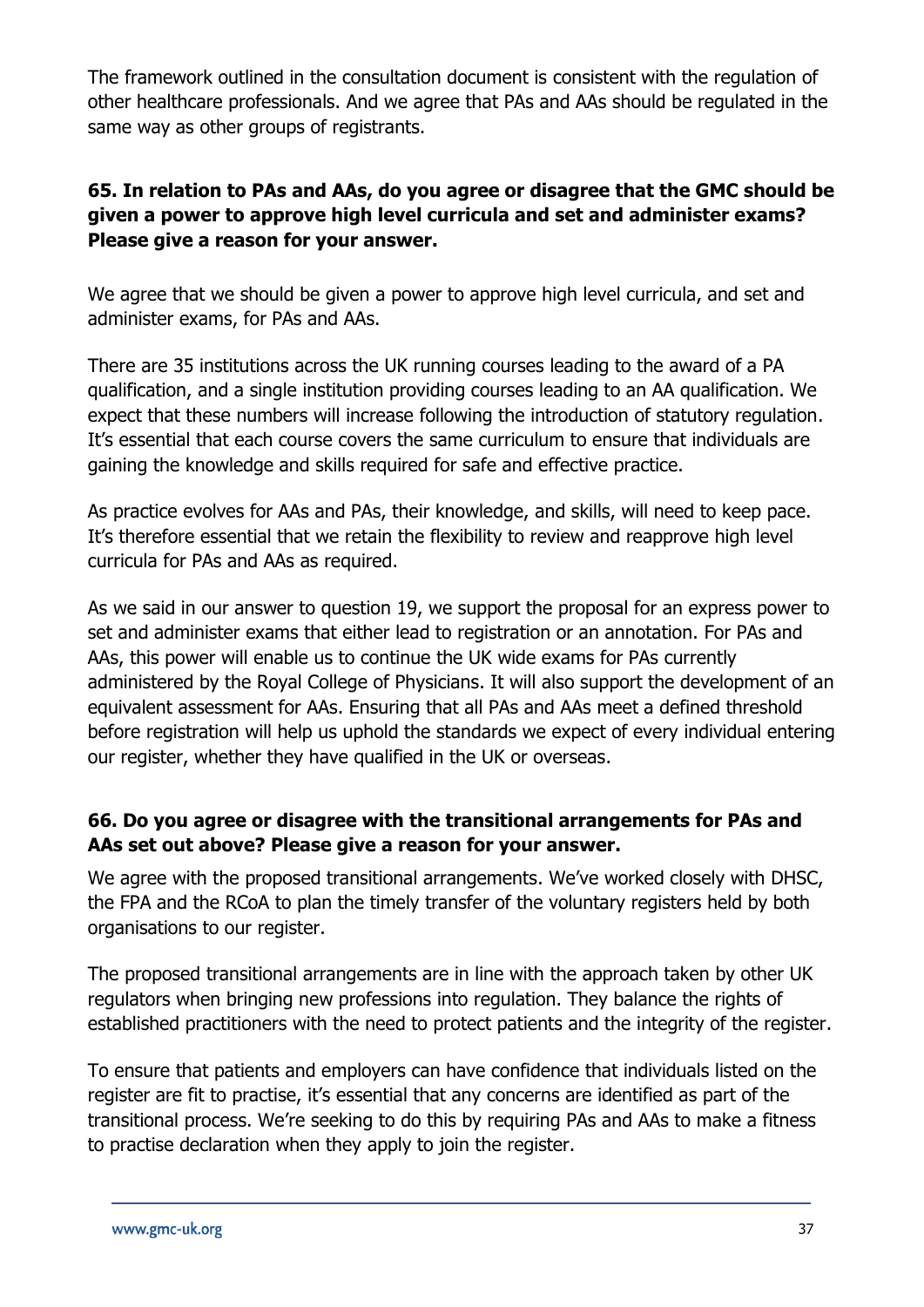We're working with the FPA and the RCoA to establish what information they may be able to share to help the registration process run as smoothly and proportionately as possible.

### **67. Do you agree or disagree that PAs and AAs should be required to demonstrate that they remain fit to practise to maintain their registration? Please give a reason for your answer.**

We agree that PAs and AAs, like other regulated professionals, should be required to demonstrate that they remain fit to practise to maintain their registration.

Revalidation is an important process for doctors in demonstrating their continued competence and it's right that the same principles apply to PAs and AAs. This is essential for patient and public confidence in the professions who are caring for them, and for the confidence of the professionals with whom PAs and AAs work.

In due course, we'll engage stakeholders to help design an effective and proportionate approach to continued competence for PAs and AAs.

### **Assessments**

### **68. Do you agree or disagree with the benefits identified in the table above? Please set out why you've selected your answer and any alternative benefits you consider to be relevant and any evidence to support your views.**

We agree with the high-level benefits identified in the tables on pages 95 and 96 of the consultation document. Once we have further clarity on how the proposals will be translated into the new legislation, and we've scoped how these might be translated into our new rules, policies and processes, we'll be better placed to comment on the benefits and costs of the reforms in more detail.

### **69. Do you agree or disagree with the costs identified in the table above? Please set out why you've chosen your answer and any alternative impacts you consider to be relevant and any evidence to support your views.**

We agree with the high-level costs identified in the table on page 96 of the consultation document. Once we have further clarity on how the proposals will be translated into the new legislation, and we've scoped how these might be translated into our new rules, policies and processes, we'll be better placed to comment on the benefits and costs of the reforms in more detail.

### **70. Do you think any of the proposals in this consultation could impact (positively or negatively) on any persons with protected characteristics covered**